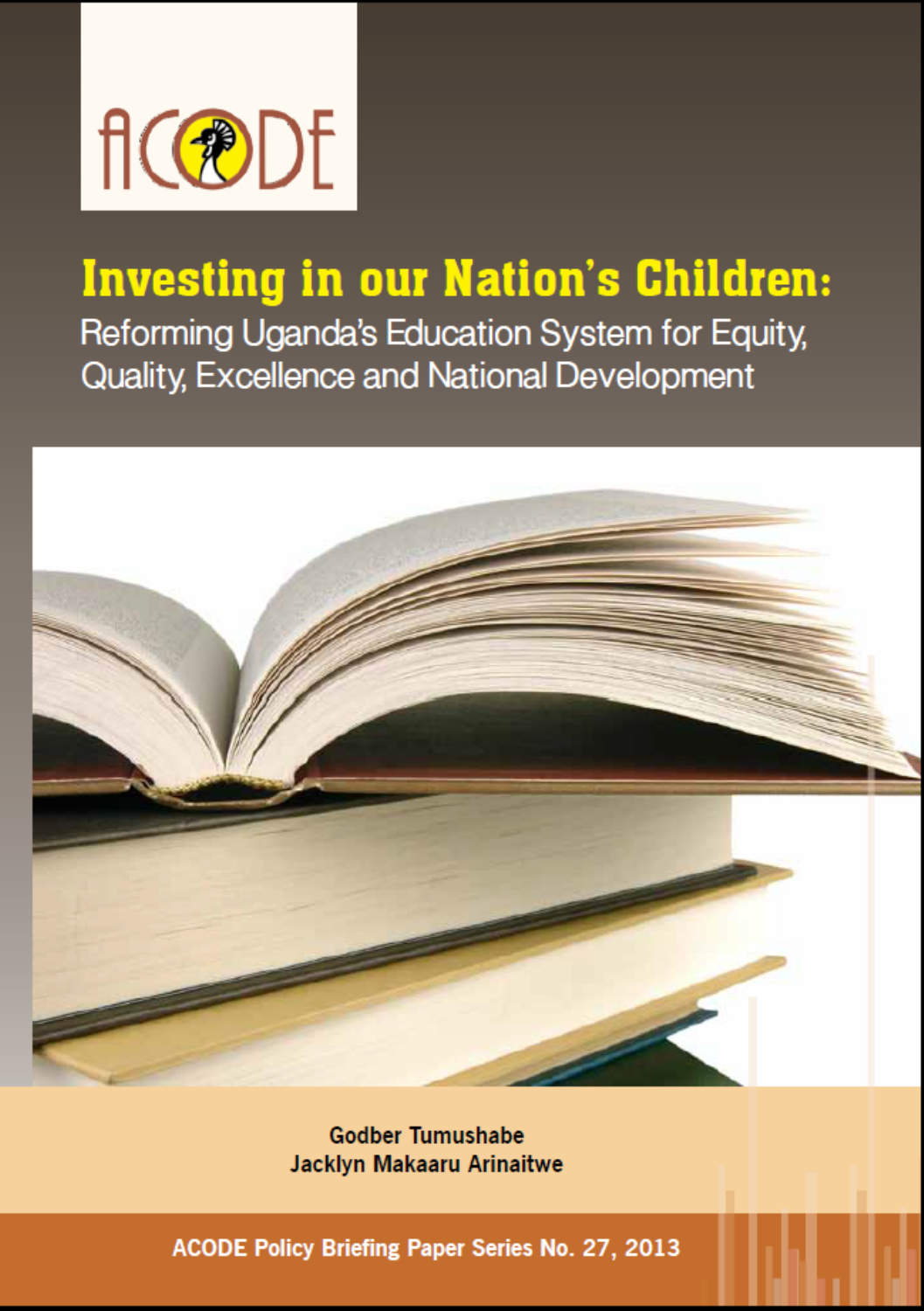

### Investing in our Nation's Children: Reforming Uganda's Education System for Equity, Quality, Excellence and National Development



Godber Tumushabe Jacklyn Makaaru Arinaitwe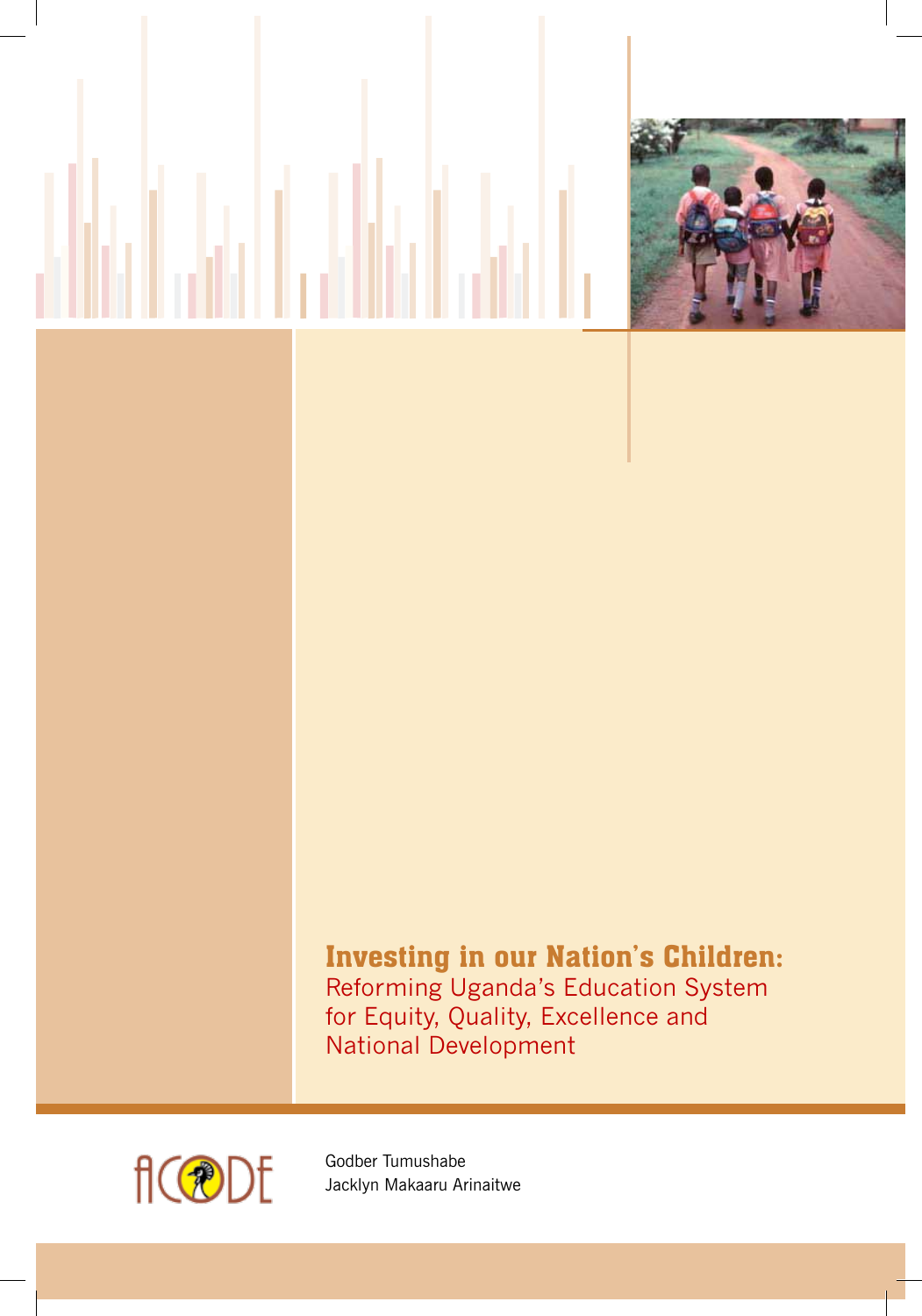### **CONTENTS**

#### **Published by ACODE**

P.O Box 29836, Kampala Email: library@acode-u.org; acode@acode-u.org Website: http://www.acode-u.org

#### **Citation:**

Tumushabe, G. & Makaaru, J.A. (2013). Investing in our Nation's Children: Reforming Uganda's Education System for Equity, Quality, Excellence and National Development ACODE Policy Briefing Paper Series, No. 27, 2013

#### © ACODE 2013

All rights reserved. No part of this publication may be reproduced, stored in a retrieval system, or transmitted in any form or by any means – electronic, mechanical, photocopying, recording or otherwise without prior permission of the publisher. ACODE policy work is supported by generous donations from bilateral donors and charitable foundations. The reproduction or use of this publication for academic or charitable purpose or for purposes of informing public policy is exempted from this restriction.

**ISBN: 978-9970-07-......-.....**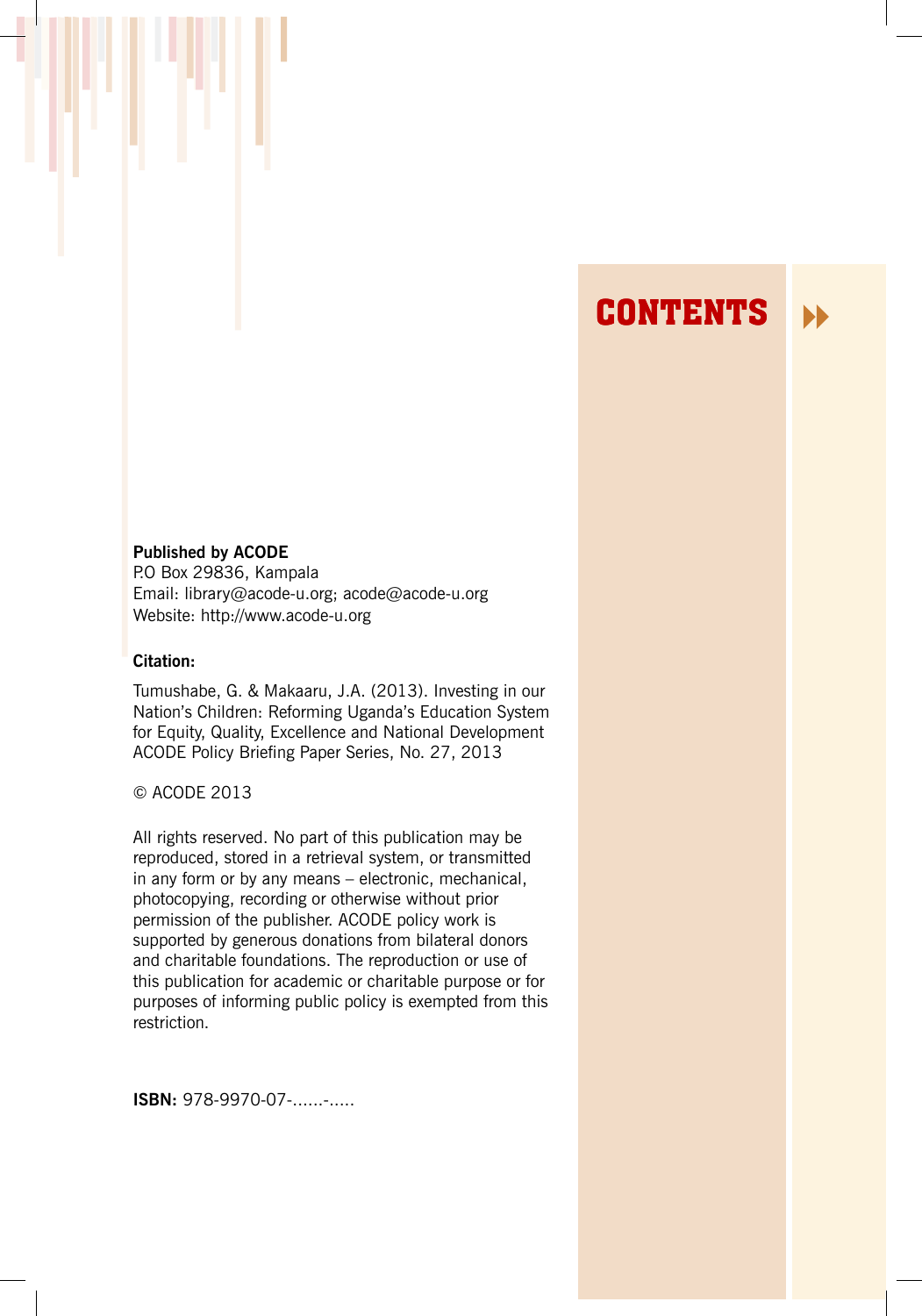

| <b>List of Acronyms</b>            |  |                                                         | iv                                                                              |                |
|------------------------------------|--|---------------------------------------------------------|---------------------------------------------------------------------------------|----------------|
| <b>Acknowledgements</b>            |  |                                                         |                                                                                 | v              |
| <b>Introduction</b><br>1.          |  |                                                         |                                                                                 | 1              |
|                                    |  | 2. Delivering Education Reform: The Unfinished Business |                                                                                 | $\overline{2}$ |
|                                    |  |                                                         | 2.1 Access to education                                                         | 4              |
|                                    |  |                                                         | 2.2 Equity in Education                                                         | 5              |
|                                    |  |                                                         | 2.3 The Quality of Education                                                    | 6              |
|                                    |  |                                                         | 3. Recommendations: What needs to Change?                                       | $\overline{7}$ |
|                                    |  |                                                         | 3.1 Strengthen political and policy leadership for education                    | 8              |
|                                    |  | 3.2                                                     | Develop indicators to monitor and correct leadership and governance             | 9              |
|                                    |  | 3.3                                                     | failures in the education service delivery system                               | 9              |
|                                    |  | 3.4                                                     | Give poor parents "choice" over their children's school                         | 11             |
|                                    |  | 3.5                                                     | Reforming the education funding architecture                                    |                |
|                                    |  |                                                         | Create incentives that reward best performers in education services<br>delivery | 13             |
|                                    |  |                                                         | 3.6 Establish centers of excellence                                             | 14             |
|                                    |  | 3.7                                                     | Increase capacity of institutions to manage, coordinate and sustain             |                |
|                                    |  |                                                         | reform                                                                          | 15             |
|                                    |  |                                                         | 4. Conclusion                                                                   | 17             |
| <b>Bibliography</b>                |  |                                                         |                                                                                 | 18             |
| <b>Publications in this Series</b> |  |                                                         |                                                                                 | 20             |
|                                    |  |                                                         |                                                                                 |                |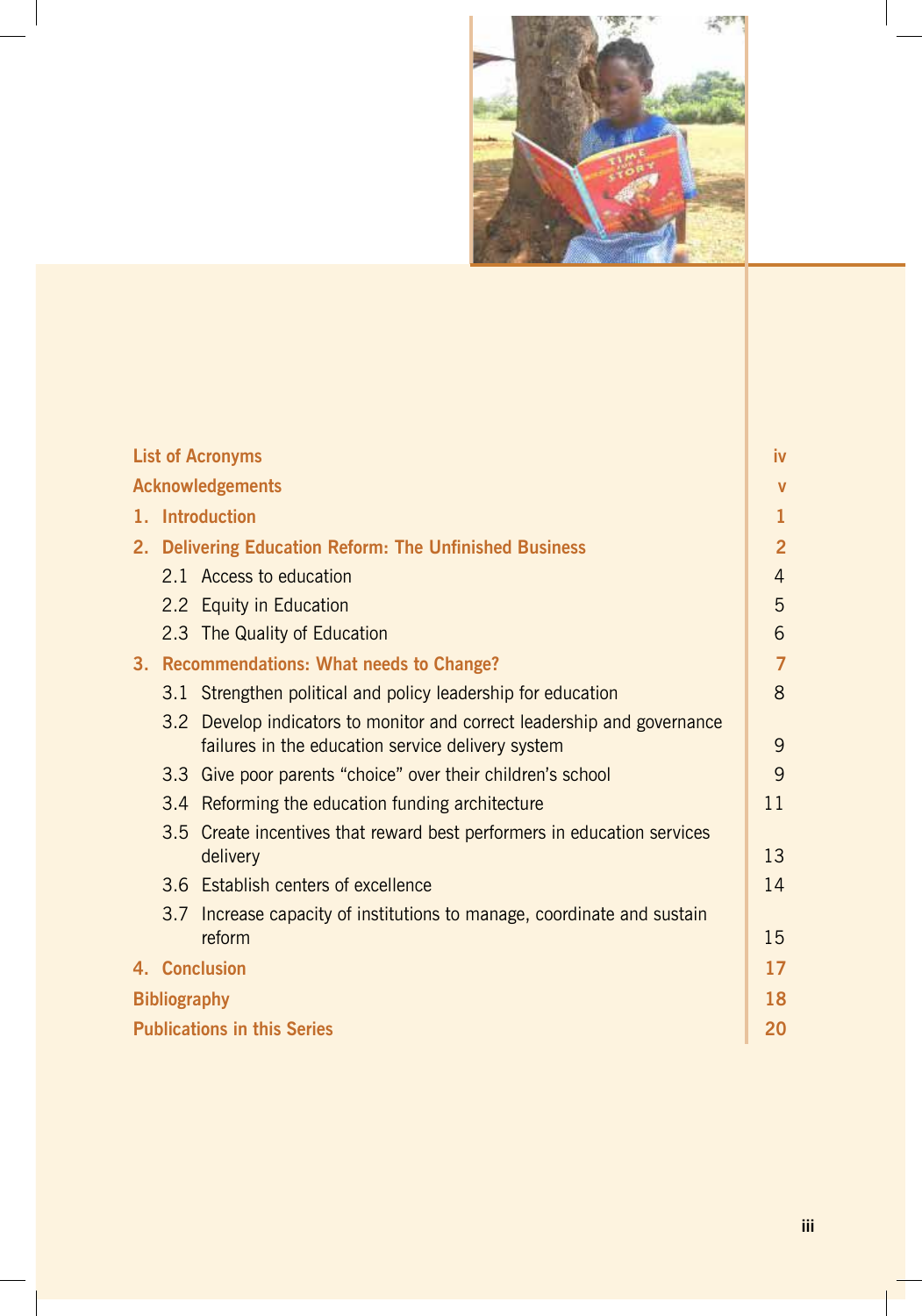# List of Acronyms

r

| <b>ACODE</b> | Advocates Coalition for Development and Environment    |
|--------------|--------------------------------------------------------|
| <b>BTVET</b> | Business, Technical, Vocational Education and Training |
| <b>EMIS</b>  | <b>Education Management Information Systems</b>        |
| <b>EPRC</b>  | <b>Education Policy Review Commission</b>              |
| <b>GWPE</b>  | Government White Paper on Education                    |
| <b>MoES</b>  | Ministry of Education and Sports                       |
| <b>NCDC</b>  | National Curriculum Development Center                 |
| <b>NDP</b>   | National Development Plan                              |
| <b>NRM</b>   | National Resistance Movement                           |
| <b>ODA</b>   | Overseas Development Assistance                        |
| <b>UNEB</b>  | Uganda National Examinations Board                     |
| <b>UPE</b>   | Universal Primary Education                            |
| <b>USE</b>   | Universal Secondary Education                          |
|              |                                                        |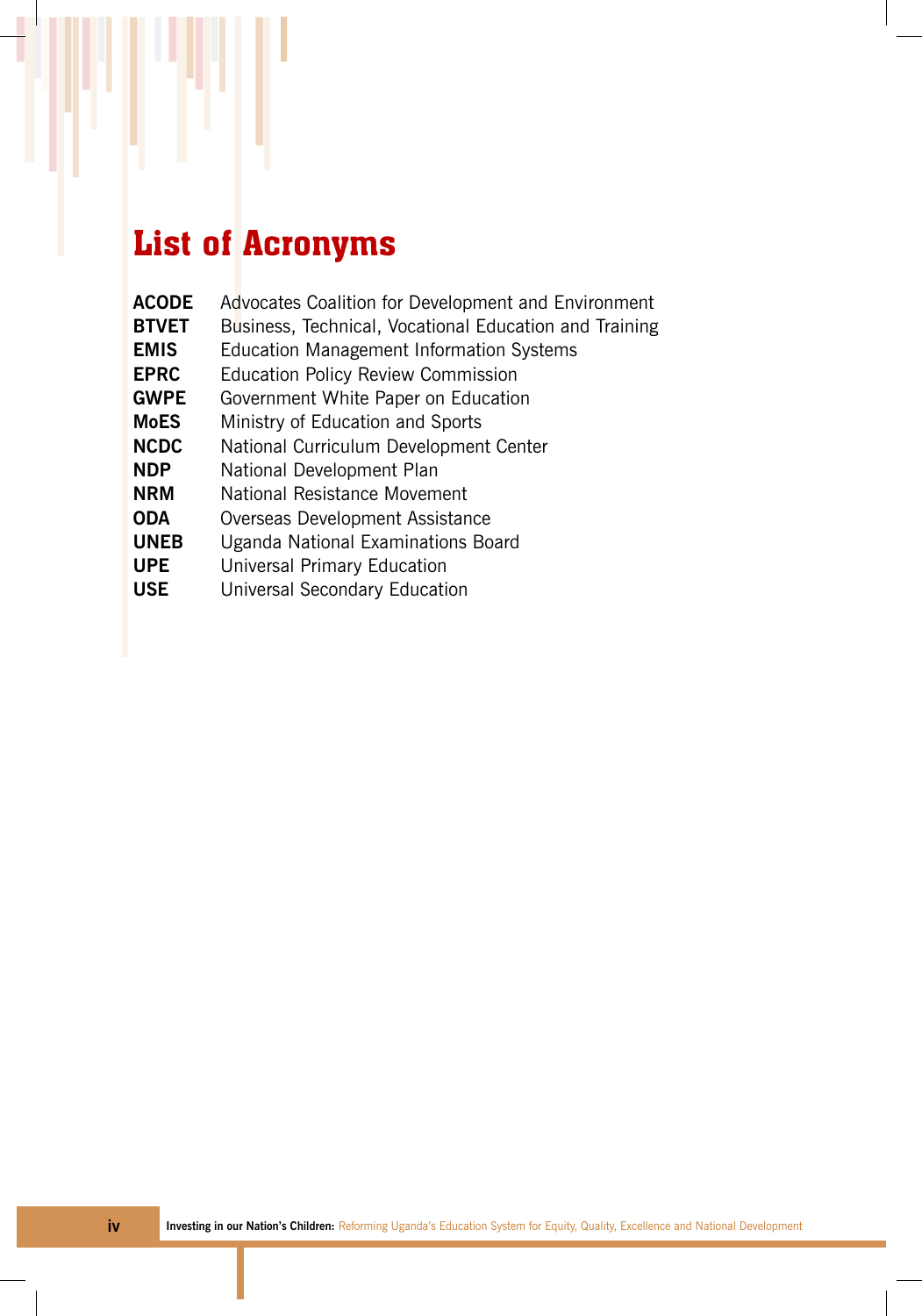

This briefing paper is part of ACODE's efforts aimed at championing the reform of Uganda's Education System. The paper is based on a more comprehensive study of the political economy of Uganda's education policy reforms and background papers presented at the first High Level Policy Dialogue on Education Policy Reforms held in October 2012.

The authors are indebted to the authors of the papers presented at the High Level Policy Dialogue for their dedication in studying the reform attempts in all the education sub-sectors: primary, secondary, BTVET, and higher education.

The participants at the High Level Policy Dialogue are acknowledged for their insightful contributions to the general discussion on policy reform in the education sector. This greatly enriched the content of this briefing paper.

We are grateful to Dr. Pamela K. Mbabazi and Mr. George Bogere for their intellectual input and for reviewing the first draft of this briefing paper. We also thank Emmanuel Keith Kisaame for providing research assistance.

This policy briefing paper is part of ACODE's engagement with stakeholders in education sector aimed at championing reform of Uganda's Education System. In this process, ACODE has partnered with Trust Africa – an African Foundation based in Dakar, Senegal, and the Uganda Vice Chancellors' Forum, that comprises of Vice Chancellors of both public and private universities in Uganda.

We acknowledge the financial support from Trust Africa to the Uganda Vice Chancellors' Forum which made it possible for ACODE to engage a wide stakeholder audience at the High Level Policy Dialogue. We also acknowledge the support and partnership of the Uganda Vice Chancellors' Forum, which provided the platform to engage in this process. This briefing paper draws from ACODE's work on public expenditure governance undertaken under the Citizens' Budget Tracking and Information Centre (CBTC). The support to the Centre by the Dutch Government and the Hewlett Foundation is acknowledged.

The views expressed here are strictly those of the authors and do not in any way represent those of ACODE or the funding partners. The authors take sole responsibility for any errors and omissions.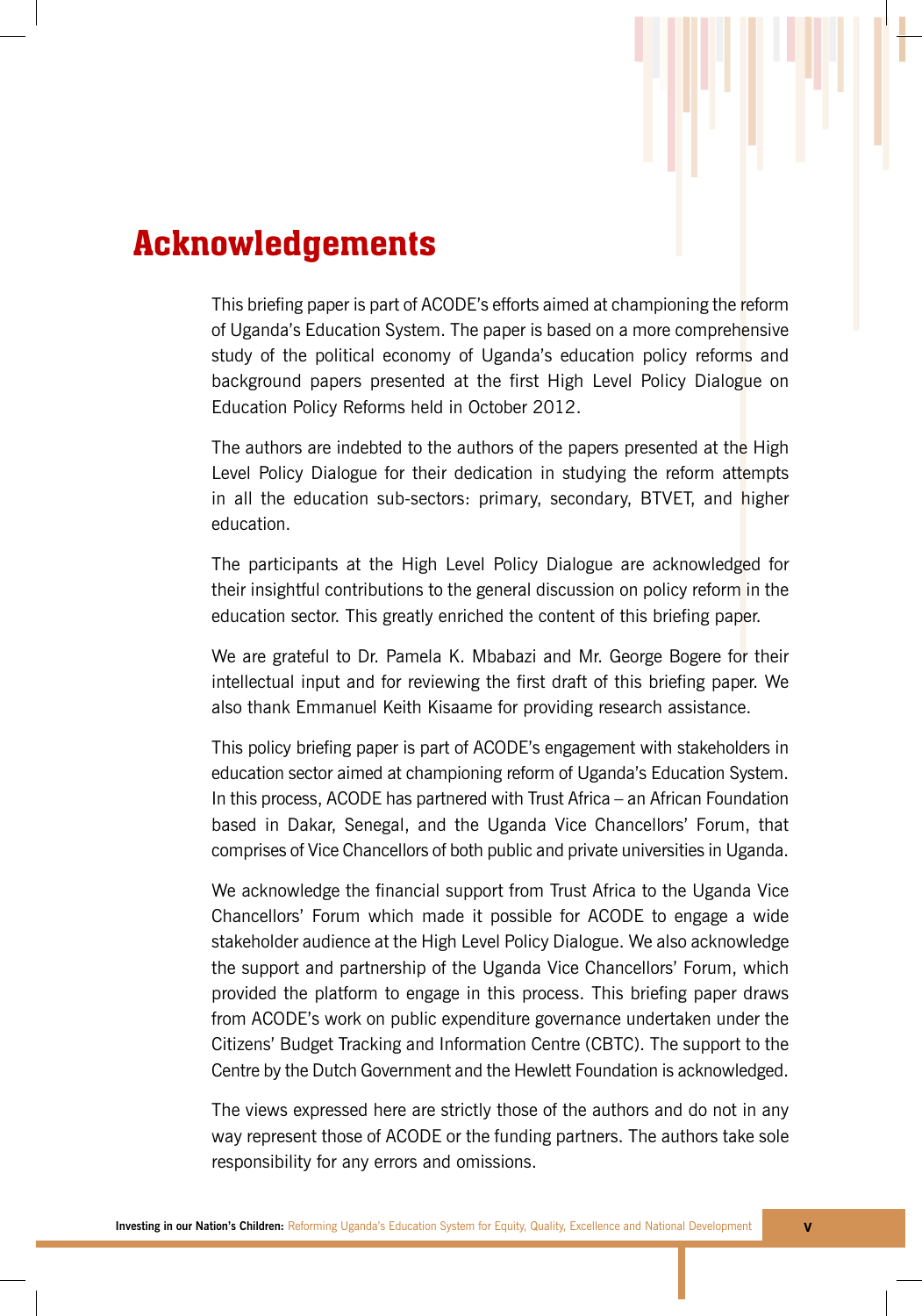*"Education is the great engine of personal development. It is through education that the daughter of a peasant can become a doctor, that the son of a mine worker can become the head of the mine, that a child of farmworkers can become the president of a great nation. It is what we have, not what we are given, that separates one person from another."* – **Nelson Mandela**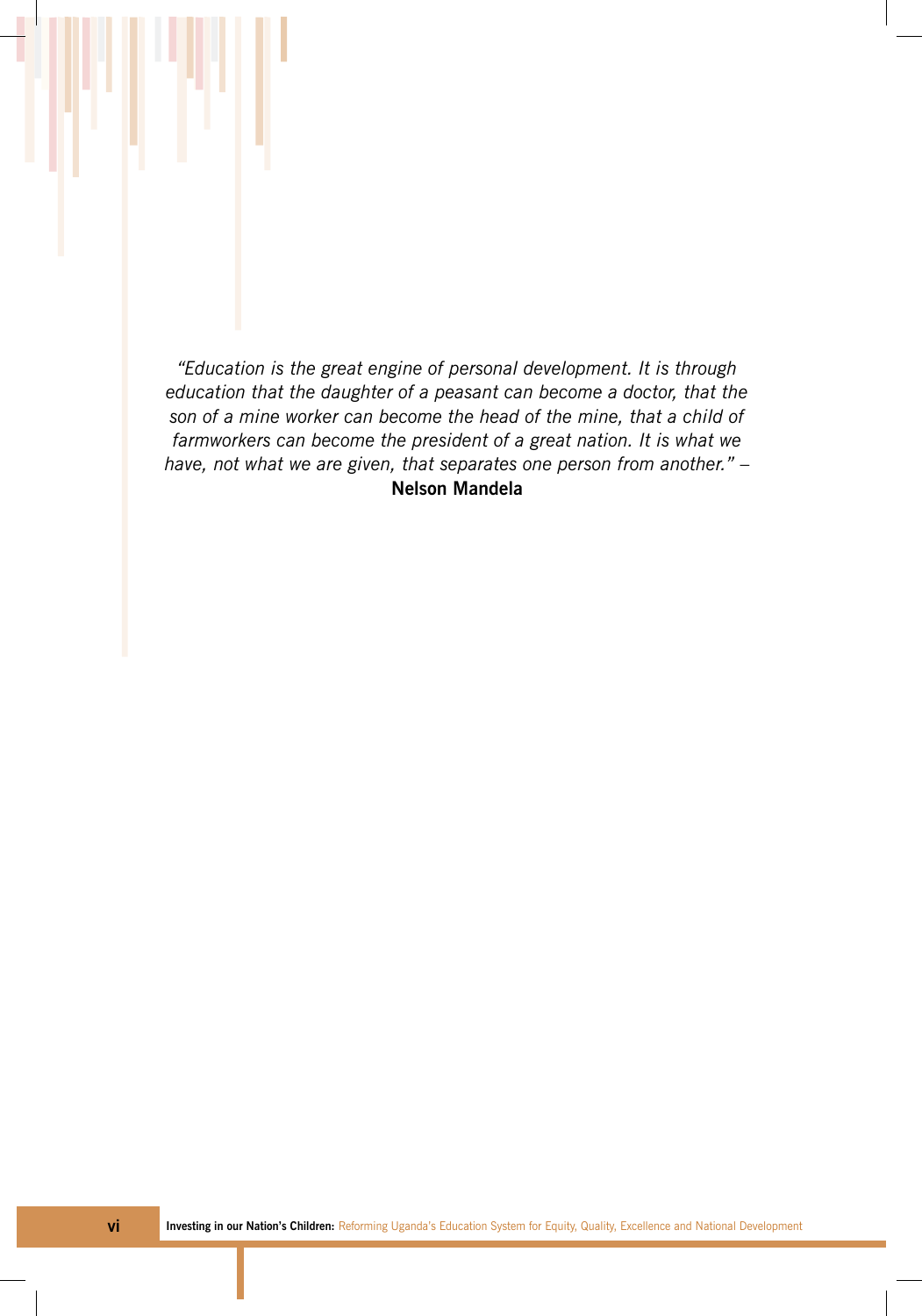

## 1. Introduction

Uganda's education system has undergone a series of reforms since independence. These reforms encompass numerous attempts and interventions to ensure that the system is robust and meets the challenges of a rapidly changing labor market and a continually globalizing world. In recent years, the introduction of Universal Primary Education (UPE) creating opportunity for millions of children to enroll in school epitomizes the positive outcomes of these reforms. However, the promise of equity and equality in education remains elusive.

The main objective of this policy brief is to bring to the attention of Ugandan policy makers, the executive and parliament, the requisite changes needed to transform our country's education system into a more equitable and high quality education system. The briefing paper is based on a more comprehensive study on the political economy of Uganda's education policy reforms and background papers presented at the High Level Policy Dialogue on Education Policy Reforms in Uganda.<sup>1</sup> The dialogue mainly focused on the state of Uganda's education system and, the political economy of Uganda's education policy reforms. Based on this work, the briefing paper proposes actions required to correct the deficiencies and failures of past reform attempts. The nature of recommendations advanced in this brief are considerations for a sector-wide reform and not piece-meal reform for each individual sub-sectors.

<sup>1</sup> See Report of the High Level Policy Dialogue on Education Policy Reforms in Uganda. UVCF/ACODE/Trust Africa. Kampala, 2012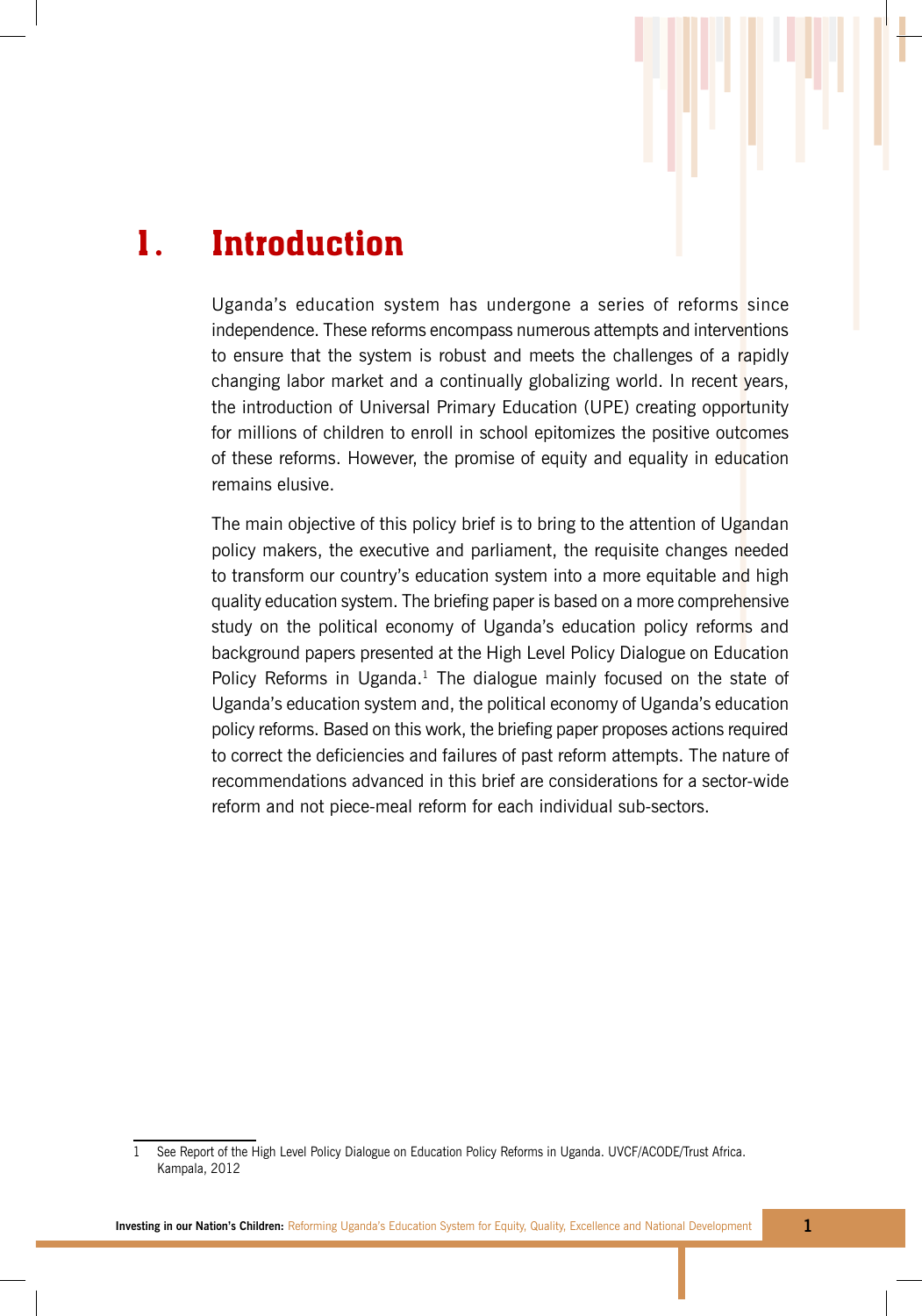## 2. Delivering Education Reform: The Unfinished Business

There is general consensus that the problem with Uganda's public education system is systemic and cannot be addressed with only knee-jerk interventions.<sup>2</sup> With the introduction of Universal Primary Education (UPE) and Universal Secondary Education (USE), the quality of graduates has continually deteriorated. They are increasingly out of touch with the job market. Yet, demand for education in Uganda has never been greater with the population rapidly growing at 3.2% per annum and with approximately half of the population under the age of  $18<sup>3</sup>$ . For the education sector, a young population implies that the government must invest significantly in the provision of education as a public good. Investment in education takes different forms including financial, infrastructural, managerial, good governance, outcome tracking and measurement, and system-wide integrity.

The importance of education as a public good and the role of education in human, economic, and capital development behove The Education Sector is not just any public sector, it is an investment sector; a sector dealing with human capital. When the right investments are made, the benefits for the individual and the country as a whole would be great.

government to perform the moral and economic responsibility to provide quality and equitable education. The Education Sector is not just any public sector, it is an investment sector–a sector dealing with human capital. When the right investments are made, the benefits for the individual and the country as a whole would be great.<sup>4</sup>

Over the last 30 years, the government of Uganda has made several attempts at reforming the education system focusing on equal access, equity, and the quality of education. The system has however been encumbered by systemic failures. These failures cannot be addressed by just fixing some parts of the system but rather by a comprehensive effort to overhaul the current system.

<sup>2</sup> The recommendations of the 1989 Report of the Education Policy Review Commission hold a similar approach.

<sup>3</sup> 2012 Statistical Abstract, UBOS

<sup>4</sup> Wheeler, D., (1980). "Human Resource Development and Economic Growth in Developing Countries: A simultaneous model." Washington, DC: World Bank, Staff Working Paper No. 407.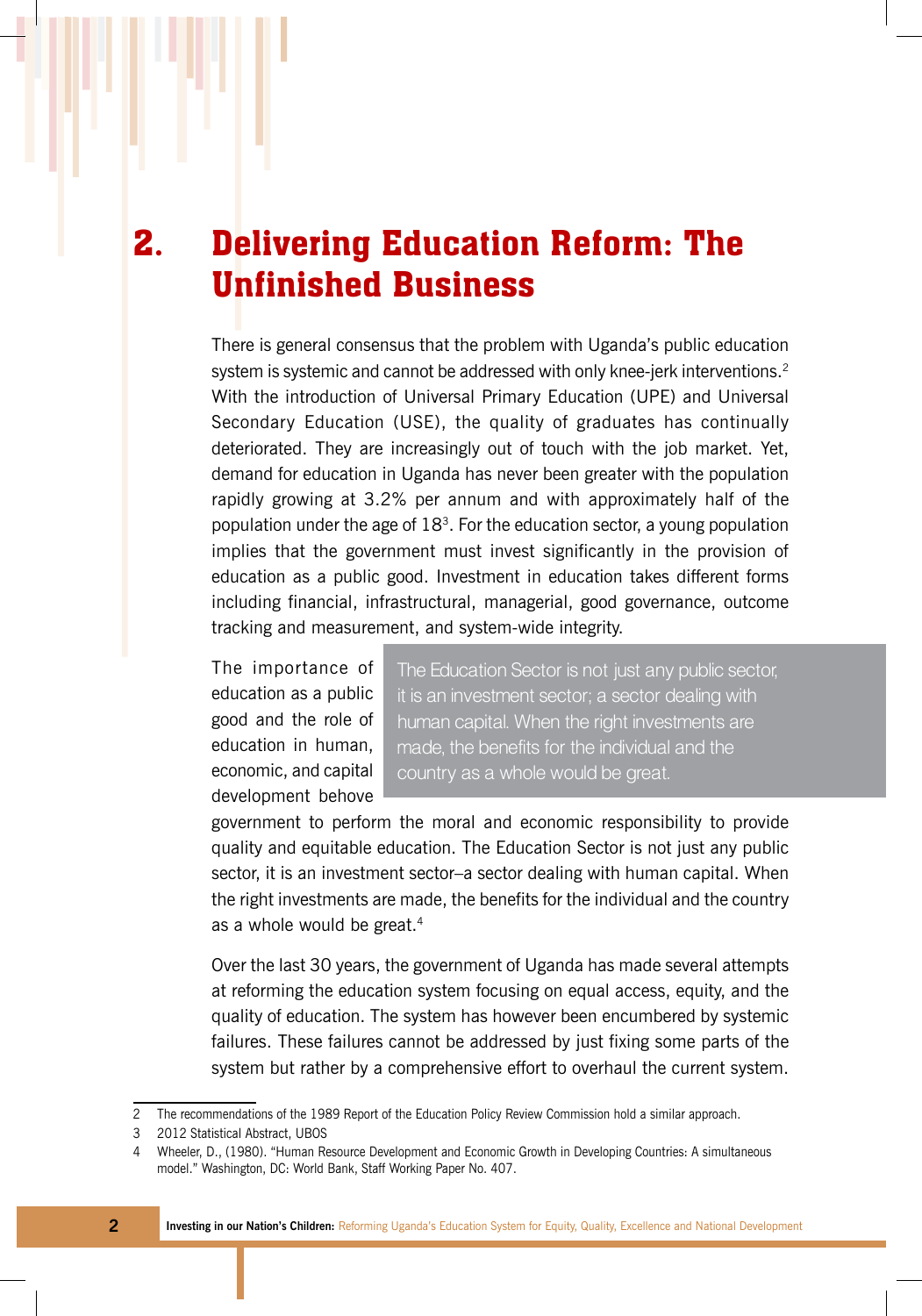Yet, the nature and implementation of reforms in Uganda's education system has failed to address the need for a systemic redesign, which has resulted into ad hoc fixes that leave a lot to be desired. A system-wide reform requires, among others, significant changes in the existing accountability and governance mechanisms both for school and government administrators and student achievement measurements.

One of the aims of education in Uganda as stipulated in the Government White Paper on Education of 1992 is "to eradicate illiteracy and equip the individual with basic skills and knowledge to exploit the environment for self-development as well as national development, for better health, nutrition, and family life, and the capability for continued learning."<sup>5</sup> As a low income country aiming at a middle income status, Uganda's education would serve the country and citizens well, if the system produced high quality and competitive graduates in a world that is continually globalizing. To do this, the government must invest in system-wide reforms that are proactive, outcome-oriented and have the effect of combating the culture of failure and inequity.

The government's strategies to achieve the aims of education are contained in several policy documents including the Uganda Vision 2040, the National Development Plan 2010/11 – 2014/15, the Revised Education Sector Strategic Plan (2007 – 2015), the Education Act of 2008, the Government White Paper on Education (GWPE) of 1992, and the annual Ministerial Policy Statements of the Ministry of Education and Sports. In particular, the GWPE has been the basis for all education policy in Uganda since 1992, following recommendations of the Education Policy Review Commission Report of 1989. At best, these strategies and reform attempts can be explained as layered piecemeal efforts that attempted to address systemic failures without thorough conceptualization, prioritization, piloting, and time bound implementation plans.

Many of the post-independence crises in the education system are well articulated in the EPRC report of 1989, and continue to hamper progress. High dropout rates, low completion and graduation rates, understaffing, teacher absenteeism, lack of scholastic materials, inadequate funding, poor infrastructure, and achievement gaps along geographical location, all contribute to poor educational outcomes at all levels. The attempts at reform over the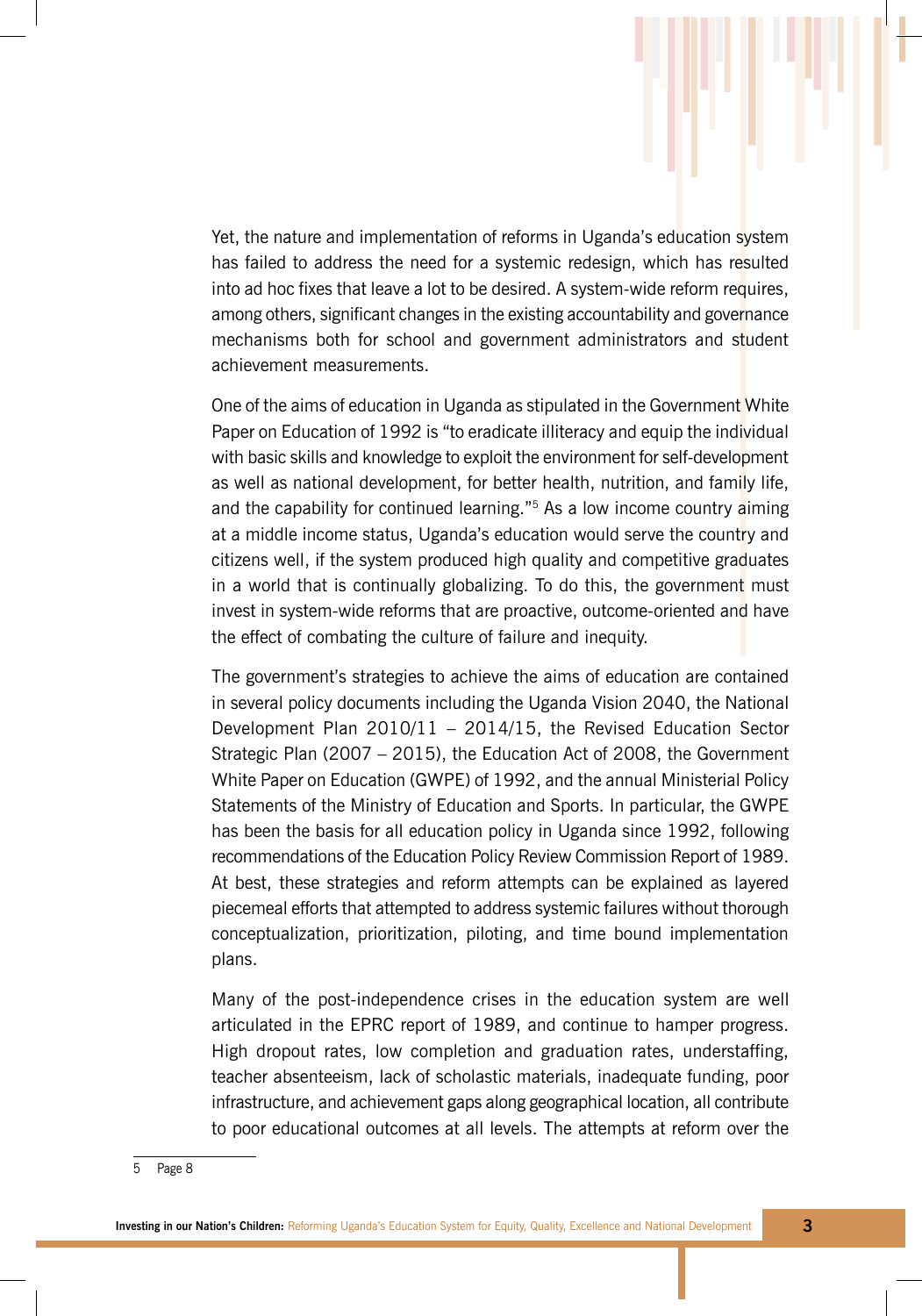past 30 years have aimed at improving access, equity, and the quality of education in Uganda. These three issues are addressed here.

#### **2.1 Access to education**

At the heart of unequal access to education in Uganda is the challenge of poverty based on the general poor-non poor distribution as well the ruralurban poverty divide. Table 1 below shows the current statistics on poverty and literacy along the rural-urban divide.

#### **Table 1: Poverty and Literacy Distribution**

|                                     | Rural               | <b>Urban</b>         |
|-------------------------------------|---------------------|----------------------|
| <b>Poverty</b> (national $= 24.5$ ) | 27.2                | 9 2                  |
| <b>Literacy</b> (national $= 73$ )  | 69 (M = 77; F = 62) | $88(M = 90; F = 86)$ |

*Source: 2012 Statistical Abstract, UBOS*

The rural-urban poverty divide in Uganda continues to challenge development policy and practice, including education. Currently, 15 percent of Uganda's population lives in urban areas and 85 percent live in rural areas. The concentration of poverty in rural areas implores government to devise redistributive policies especially in education, and equal access is one such policy. There is also concentration of illiteracy in the rural areas with females more illiterate than males. With the introduction of UPE in 1997 and USE in 2007, the intent of the government of Uganda was to ensure increased access to education especially for the poor and those in rural areas, many of whom

primary education is the highest level of formal education they will get $6$ .

Indeed, with Uganda's "bang" approach to universal education,

Overcrowded classrooms, low morale among the teachers, puny salaries for teaching and nonteaching staff, infrastructural deficiencies, and a collapse of governance at the school, district, and national level have all contributed to systemic failure.

the World Bank lauded Uganda for doubling enrollment rates from 3.4 million to 6.9 million pupils, with a concomitant political commitment to ensure transparency and accountability in the system<sup>7</sup>. Figure  $1$ 

<sup>6</sup> See Stasavage, 2005

<sup>7</sup> World Bank, 2002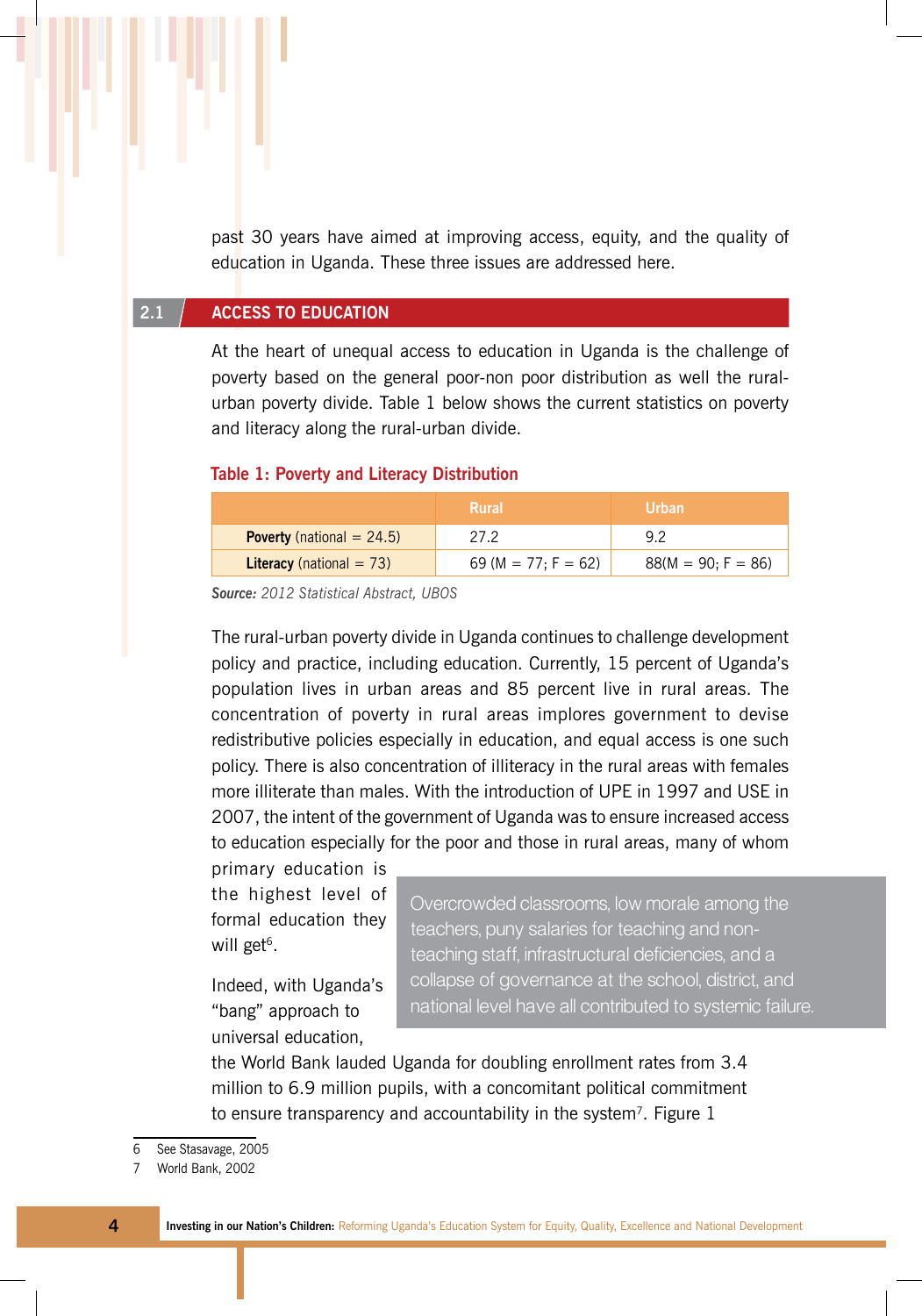shows enrollment in primary schools by numbers since 2000. Although enrollment rates seem to have increased over the twelve year period, the Education statistics show that during the same period dropout, rates have averaged five percent.



**Figure 1: Enrollment By Numbers in Primary Education (2000 – 2012)**

*Source: EMIS*

What may not have been clear at the time was that the adoption of free primary education was more political than rational as it was announced at the pick of presidential campaigns in 1996. No empirical work was undertaken to guide the implementation of the UPE programmes expressed as a political pronouncement.8 As a consequence, the well intentioned universal education has resulted into a decline in the quality of education and its general delivery as a service. Overcrowded classrooms, low morale among the teachers, puny salaries for teaching and non-teaching staff, infrastructural deficiencies, and a collapse of governance at the school, district, and national level have all become part of this systemic failure.

#### **2.2 Equity in Education**

Historically, the issue of equity has hinged on providing education to students with special needs, the girl child, orphans, and targeting schools in needy and "hard to reach areas". Although laudable to an extent, the affirmative action strategies government has put in place to ensure equity in education such as the district quota system and targeted bursaries for girls and students

<sup>8</sup> Avenstrup et al., 2004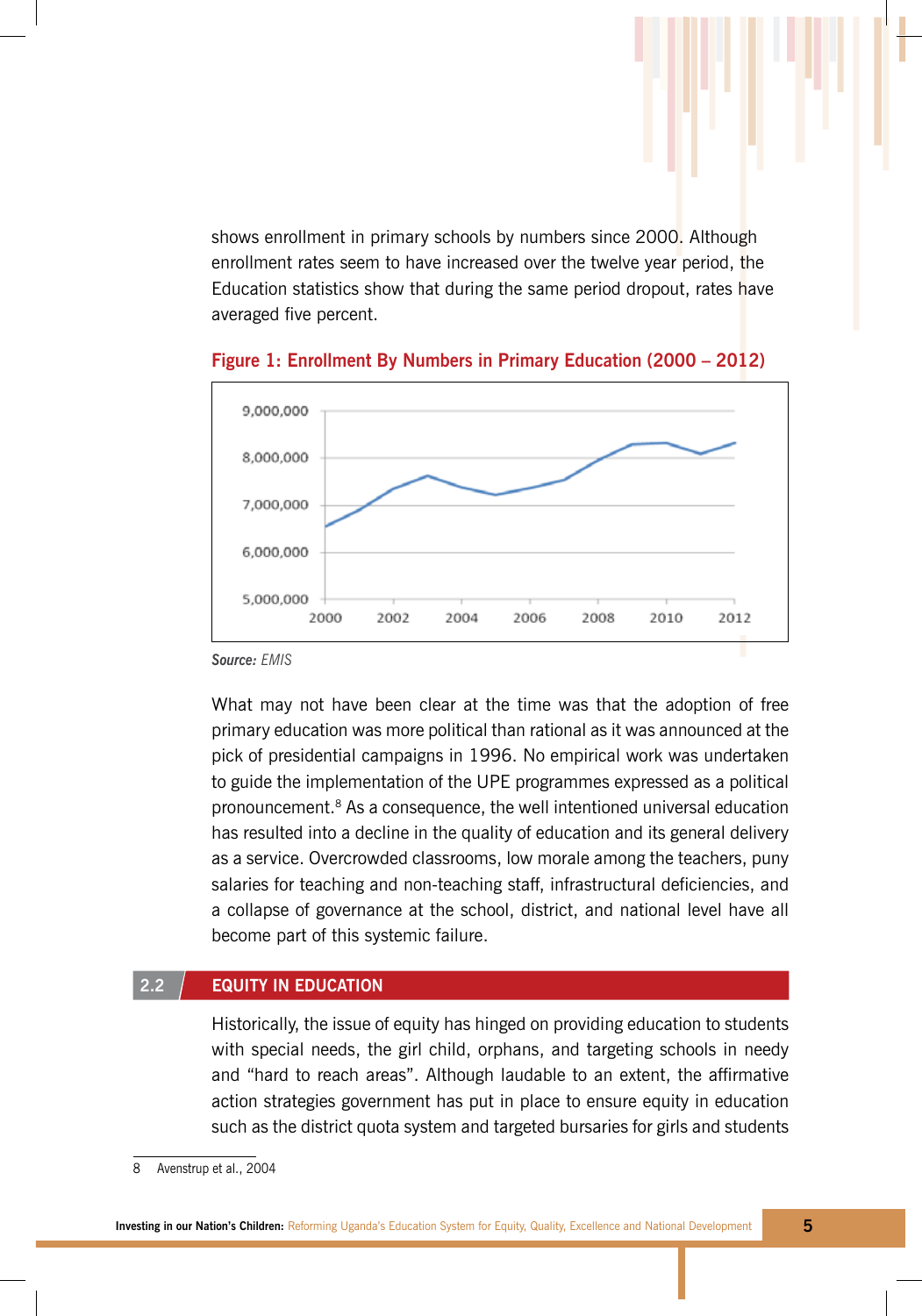with special needs have immense policy distorting effects. For example the guidelines for district quota systems are vague and lack transparency. This makes it difficult to understand what qualifies a student for a district quota scholarship; would it be district of decency, residence, or school attendance?<sup>9</sup> There is need for clear and systematic policy implementation strategies and guidelines.

#### **2.3 The Quality of Education**

To improve the quality of education in Uganda, the government proposes strategies that improve in-classroom indicators such as: decongesting classrooms, enhancing instructional quality, strengthening the teaching force, and review of curriculum, to mention a few. All these strategies would inevitably require enormous financial commitment. These finances would be used to train teachers and reduce pupil-teacher ratios and, equip students and instructors with scholastic materials including textbooks and library resources. A 2011 UWEZO report<sup>10</sup> shows that the national average on pupil-teacher ratios stands at 58.9, which is considered to be on the higher side. In some districts, for example, Amuru, pupil-teacher ratios are as high as 75:1 and pupil-classroom average  $112:1^{11}$ . The Uwezo report also shows weekly pupil absenteeism averaging 23.9 percent; while only 30 percent of the schools in the sample report to have library facilities; and 11 percent of pupils go without mid-day meals. All these factors undoubtedly have a significant impact on the quality of a child's education and need to be addressed if the quality of education is to be improved.

<sup>9</sup> The district quarter system of sponsorship for admission to public universities is also often advanced as one of the key reasons for demanding for districts which invariably lead to distortions in overall public administration arrangements and public expenditure.

<sup>10</sup> Uwezo Assessment Learning Report, 2011

<sup>11</sup> Otile, Owor, & Akena (2013). Amuru District Council Score-Card Report 2011/12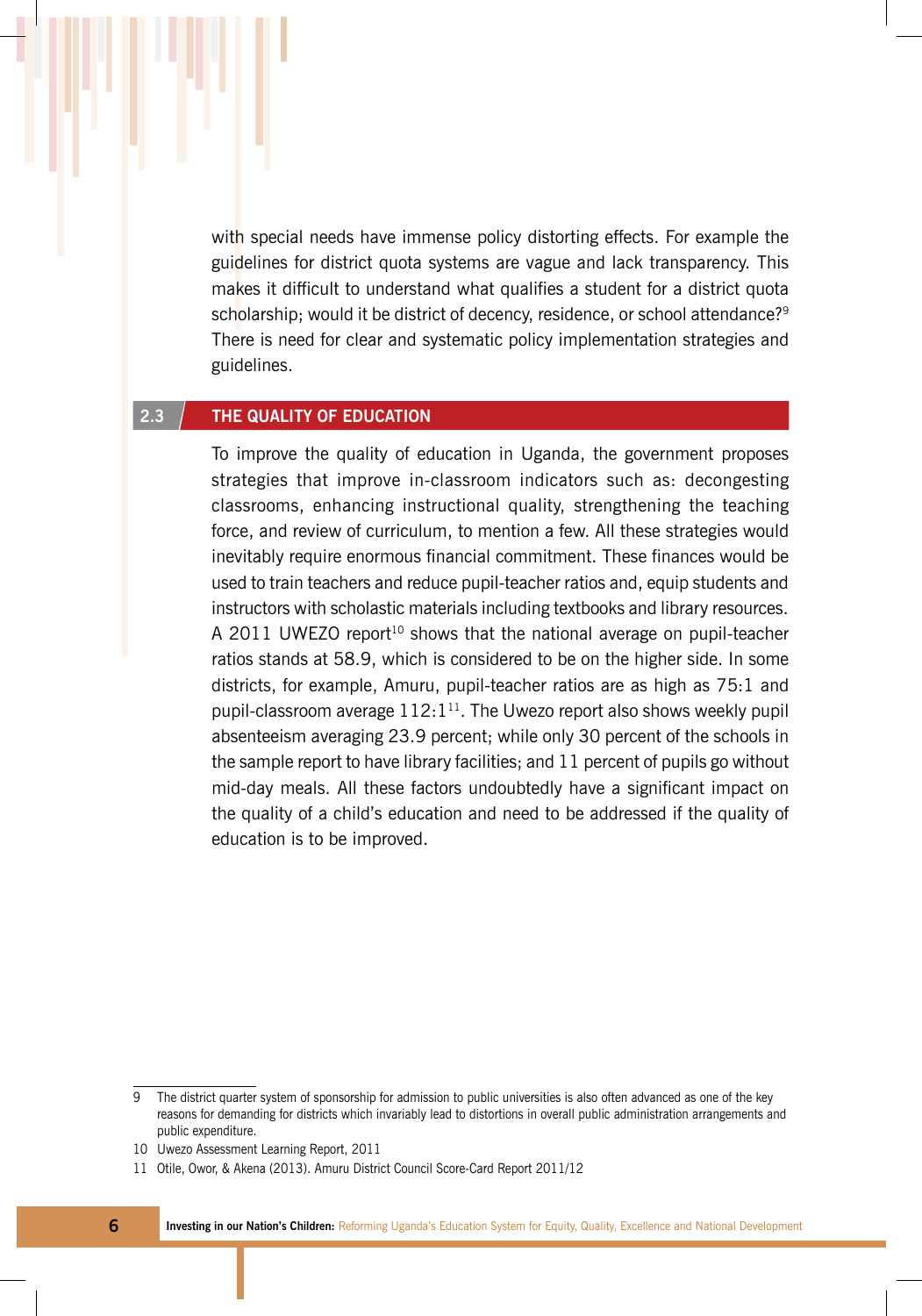### 3. Recommendations: What needs to Change?

Building a successful  $21<sup>st</sup>$  century education system will require a coherent strategy that builds the individual's knowledge base, critical thinking abilities, and leadership. Most importantly, the  $21<sup>st</sup>$  century

Building a successful education system in the 21<sup>st</sup> century will require a coherent strategy that builds the individual's knowledge base, critical thinking abilities, and leadership.

global knowledge economy will require effective political and policy leadership. Ultimately, both the strategy and leadership must focus on delivering what Barber<sup>12</sup> describes as the four factors of

what it might mean to be considered well educated: ethical underpinning, knowledge, thinking and leadership.

He also advances a synthesis of building blocks that are critical for successful education systems for the future, hinged on standards, accountability, human capital, structure and organization as shown below. According to Barber, success requires a system-wide approach to reform with a coherent design and effective reform execution.

#### **The Building Blocks of World Class Education**

| <b>Standards and Accountability Human Capital</b>                       |                                                                  | <b>Structure and Organization</b>                                                   |  |  |
|-------------------------------------------------------------------------|------------------------------------------------------------------|-------------------------------------------------------------------------------------|--|--|
| Globally benchmarked<br>standards                                       | Recruit great people and<br>train them well                      | Effective enabling central<br>department and agencies                               |  |  |
| Good transparent data                                                   | Continuous improvement<br>of pedagogical skills and<br>knowledge | Capacity to manage, change<br>and engage                                            |  |  |
| Every child on the agenda<br>always in order to challenge<br>inequality | Great leadership at school<br>level                              | Operational responsibility and<br>budgets significantly devolved<br>to school level |  |  |

*Source: Report on the International Education Roundtable, Singapore, 2009*

<sup>12</sup> Barber & Mourshed (2009), Report on the International Education Roundtable, Singapore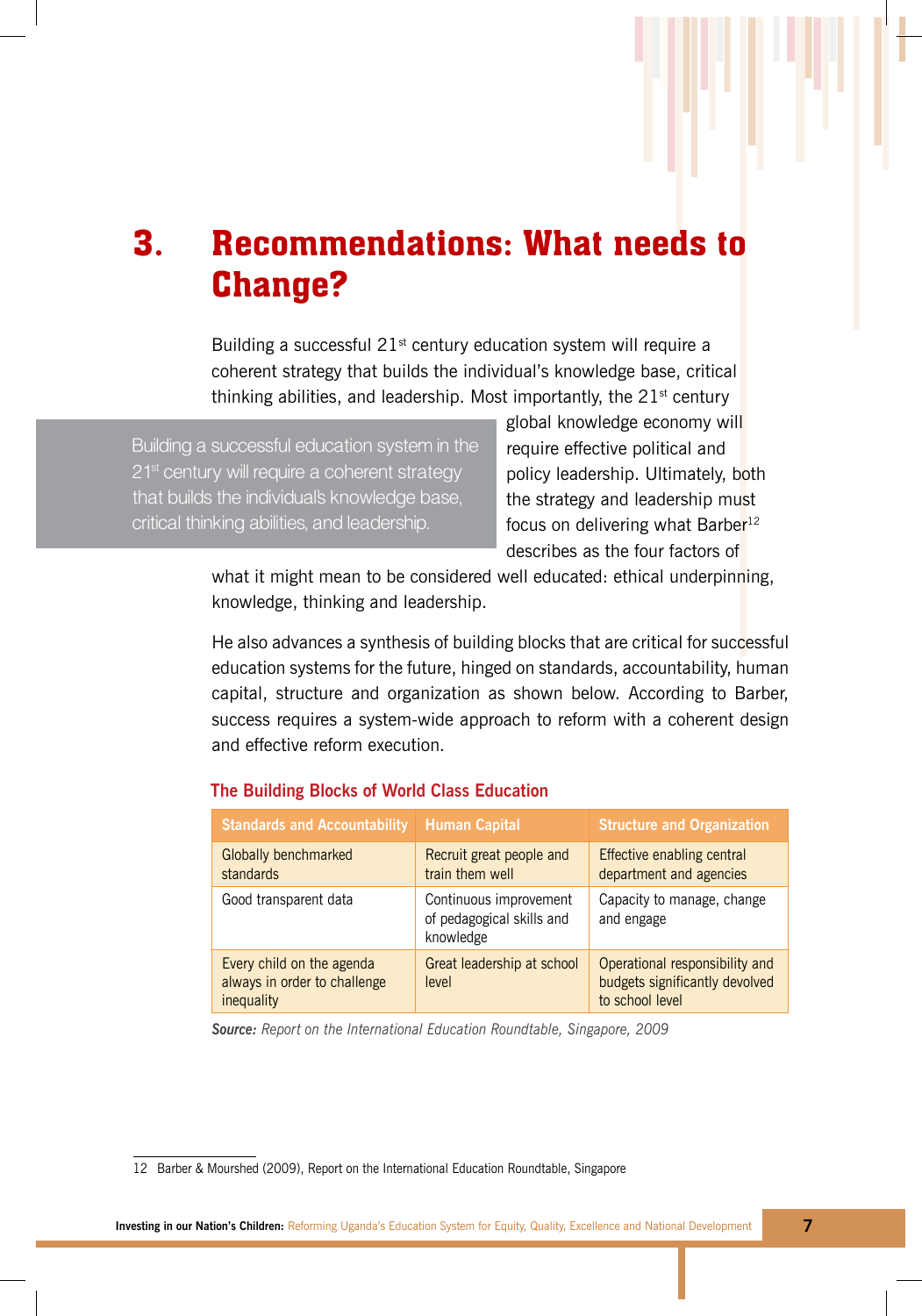#### **3.1 Strengthen political and policy leadership for education**

If Uganda has not developed an education system that delivers equity and quality to its learning population, it has never been due to lack of trying. As shown in the preceding sections, numerous attempts at reform have been made over the last half a century although the results remain minimal. Evidence suggests that there has not been a shortage of political will for education reform<sup>13</sup>. It is argued here that the failure to deliver quality education in Uganda is more due to the absence of political and policy leadership than the absence or lack of political will.

Political will is defined here as the political articulation or general expressions of political support for particular policy positions. Politicians at all levels make wide ranging promises to the electorate and citizens on their intentions to take action to improve the quality of public service delivery. For example, almost a decade after the Report of the Education Policy Review Commission, the introduction of Universal Primary Education was first announced as a campaign promise by President Museveni during the 1996 elections. That was a clear expression of political will to take action. Similar declaratory statements have been made with regard to vocationalization as a political commitment to transform Uganda's labour force through a skills development program.<sup>14</sup> Political will can therefore be discerned from the speeches of political leaders, the campaign manifestos of political parties or the policy narratives to be found in national policy and strategy documents.

As opposed to political will, political and policy leadership connotes three important things: First, political leaders and policy makers appreciate and are able to articulate the "big policy and programmatic ideas" that are likely to have a transformative effect on the social, economic and political landscape of the country or the target community across time and scale. Second, the leaders have the capability and skill to mobilize the entire population around the proposed agenda. Third, the leaders have the capacity to ensure systematic implementation of the proposed ideas and accountability for failure. They are able to deploy public resources in a strategic manner and put together a package of incentives and disincentives to stimulate action and reduce opposition to the agenda. The appropriate concentration of political and policy

<sup>13</sup> See Worldbank, 2010; and Stasavage 2005b

<sup>14</sup> See "Ministry of Education and Sports (2011). Skilling Uganda: BTVET Strategic Plan 2011-2020"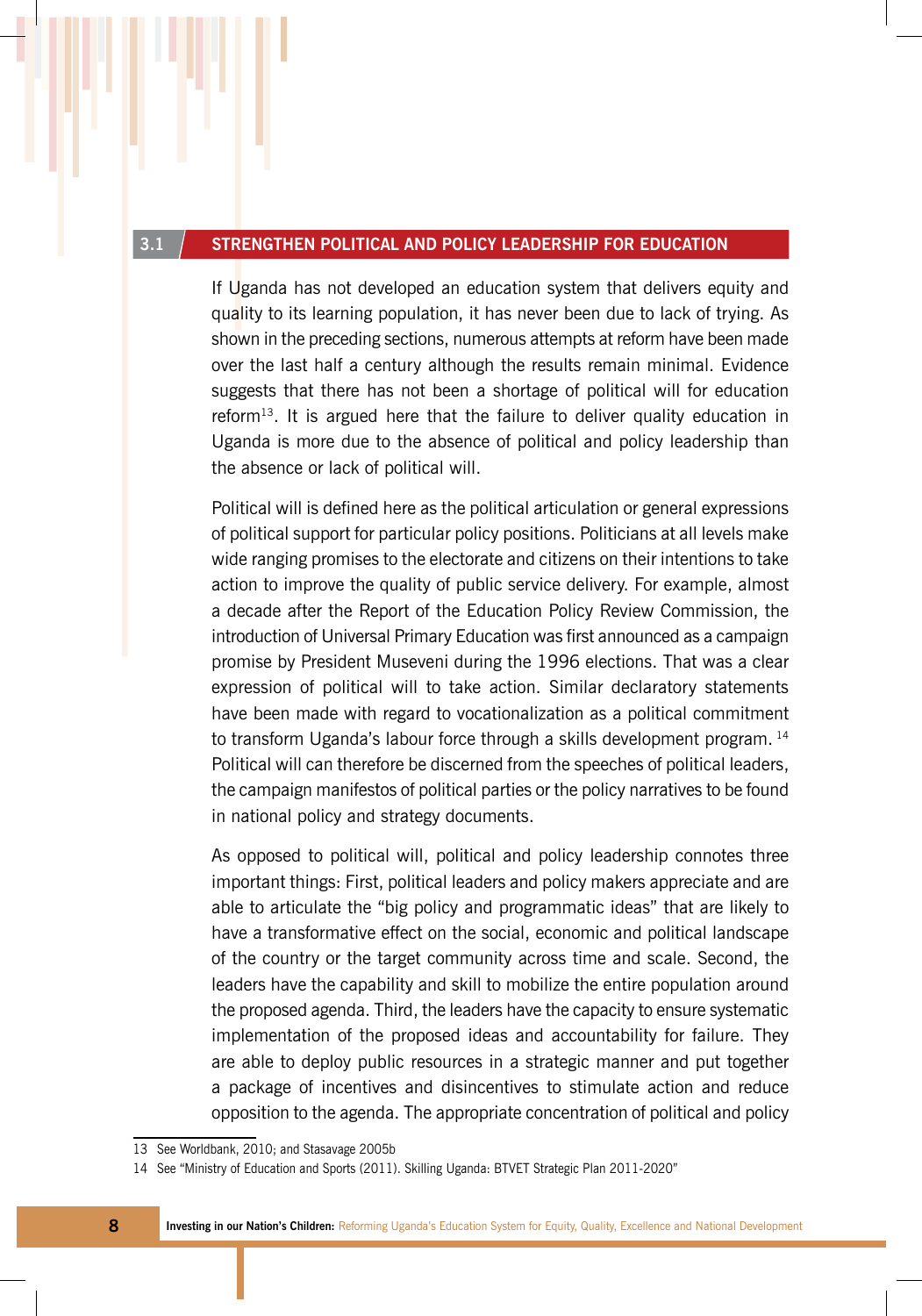leadership at the national, local government and service delivery unit level is what is required to shift Uganda's education system from the routine to a transformative phase.

#### **3.2 Develop indicators to monitor and correct leadership and governance failures in the education service delivery system**

In order to build on the progress that has been made over the last half a century of education sector reforms, it is important to develop and adopt indicators that enable the country to detect and correct any leadership and governance failures in the Nation's education system. For example, at the ministerial level, what are the gaps that explain why corrective political actions cannot be taken to address the glaring problem of low academic achievement and poor completion rates? Or in the case of funding, what mechanisms exist to hold those who are charged with managing funding for education to account when there are failures on the delivery of public funds to the beneficiary education services delivery units? Similar questions may be asked about schools that have deplorable physical infrastructure or consistent underperformance.

Mainly because there are no systematic criteria for monitoring and detecting governance and leadership failures in the delivery of education services, some of these failures are accepted as routine and consequently become embedded as part of the system that is incapable of reforming itself. Very little analytical work has been undertaken in this area and yet policy makers and political leaders require evidence to be able to take appropriate action. It is therefore important that appropriate investments be made to undertake empirical research and analytical work that can provide a basis for the development of criteria and indicators for detecting and correcting leadership and governance failures in the education services delivery system.

#### **3.3 Give poor parents "choice" over their children's school**

The concept of "school choice" has generated much debate in education circles especially in developed countries, notably in the United States. School choice is a range of programs – including school fees vouchers and charter schools – that give parents liberty to choose where their children will go to school without geographical or economic encumbrances. Proponents of school choice argue that choice improves school quality and efficiency through competition among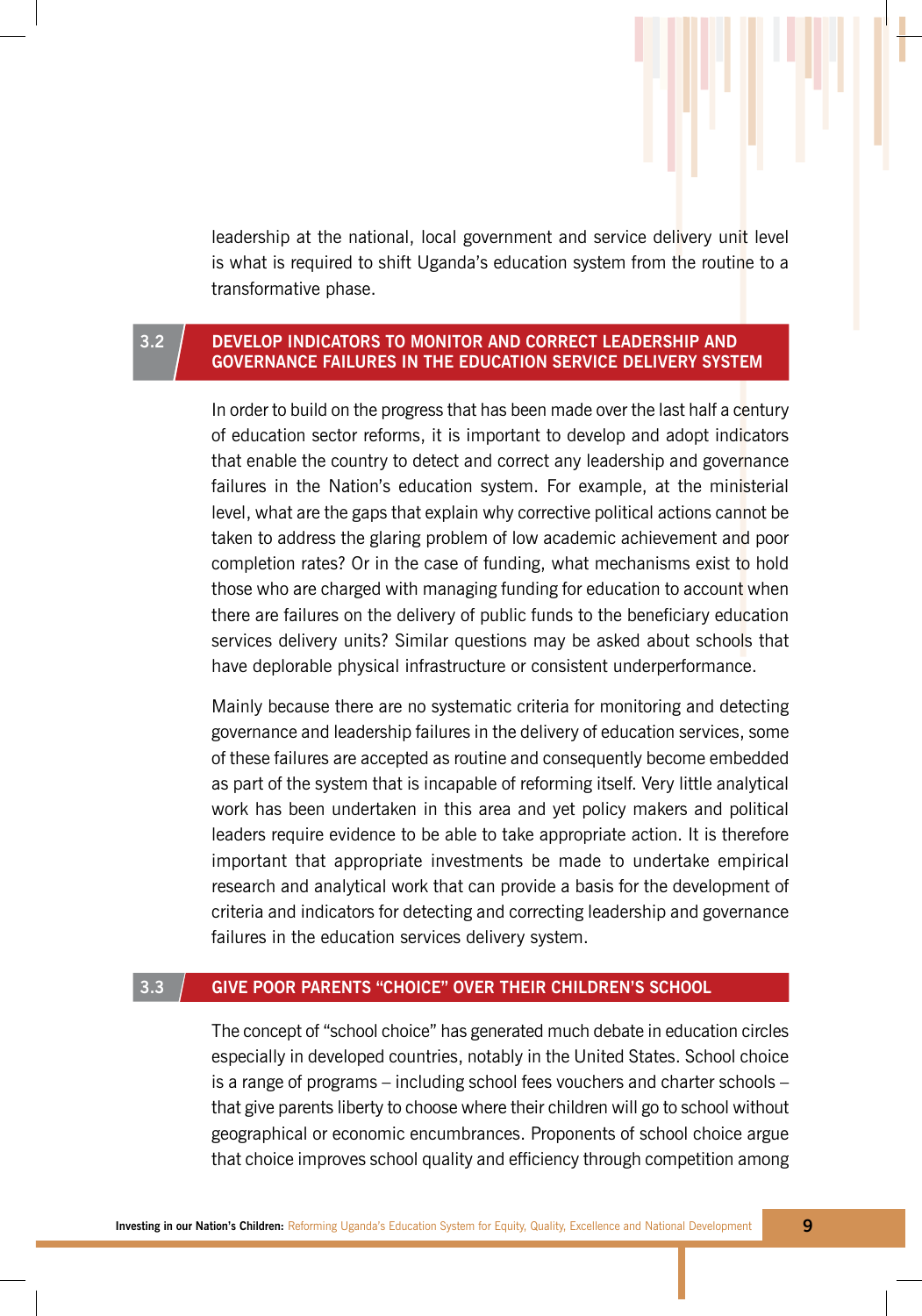schools for top performing students; enhances opportunities for students from disadvantaged backgrounds who may be trapped in bad schools; and spurs innovation through greater administrative autonomy in choice schools<sup>15</sup>.

In Uganda, well off parents have a choice because the only limitation to school choice is economical. For the poor, their only choice is the poor schools in their neighbourhood. Yet, many bright children who attend the poor schools because of financial limitations get lost in the system. Currently statistics show that, per pupil expenditures in primary schools stand at approximately Uganda shillings 4,657 annually and each government aided school receives a threshold of Uganda shillings 100,000 per month for a total of nine months equivalent to the school year<sup>16</sup>,<sup>17</sup>. This pittance arguably shows how much government is committed to education: not only is it sad, but it is embarrassing. Equity and school choice would mean pupils from low-income families and the disabled would get assistance vouchers from government to attend either private schools or government aided schools with higher standards so that poor yet gifted pupils are not left behind because of system inequities.

"The purpose of school choice must be to give every child an opportunity to get a decent education"18. Specifically, to avail school choice to parents, government can pursue the following strategies $19$ :

- Expand options for learning that connect well performing schools to rural or poor schools through use of technology in classrooms such as use of virtual education programs, through which students from poor areas benefit from their peers in good schools $20$ .
- All good performing public schools should be required to open their admissions to voucher students. For those schools which are oversubscribed, admission could be done by lottery to avoid a systems capture where influential parents have an unfair advantage.

<sup>15</sup> Green et al. (2010). Expanding Choice in Elementary and Secondary Education

<sup>16</sup> See USAID report on UPE Capitation Grant Tracking Study, 2006; Also see communication from the Permanent Secretary of MOES on the Release of UPE Capitation Grants During FY 2009/10 available at http://www.education. go.ug/news/27-upe-capitation-grants-for-20092010.html accessed on January 23, 2013.

<sup>17</sup> The guidelines on policy, roles, and responsibilities of stakeholders in the implementation of UPE (1998) set capitation grants per child per month at Uganda Shillings 555.50 and 900 for pupils in P1-P3 and P4-P7 respectively.

<sup>18</sup> Viteritti, (1999) page 38

<sup>19</sup> For more on other strategies to expand choice in public schools, see Green et al. (2010)

<sup>20</sup> Studies on peer effects in education have been documented by several scholars to show that there are positive benefits that accrue to low achieving students by attending school with high achieving students. See for example Ding and Leher (2007); Henderson, Mieszkowski, & Sauvageau (1978)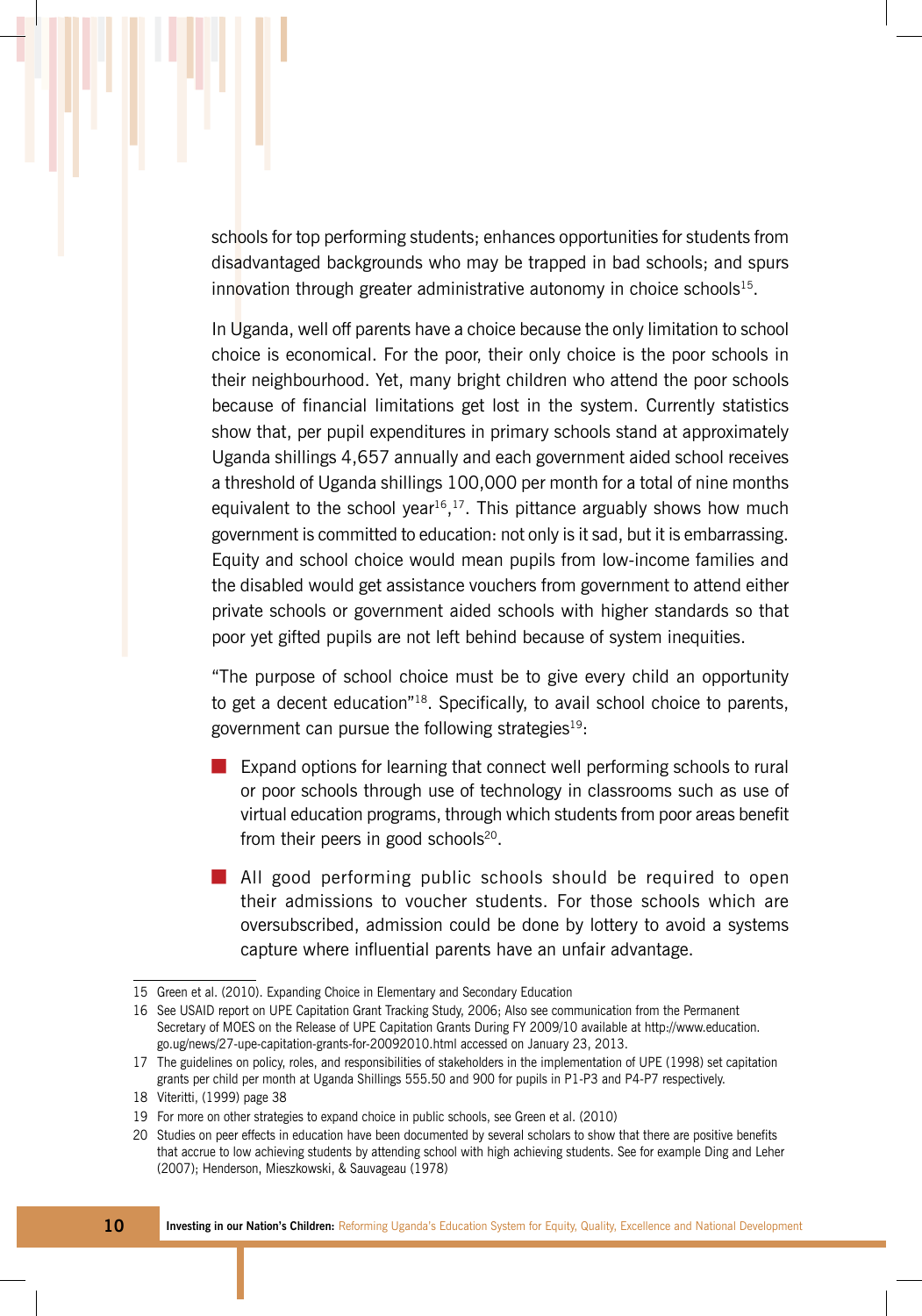- Parental preferences for choice as revealed through the popularity of schools or districts should be reflected in funding formulas such that the preferred choice schools are allocated more resources to meet enrollment demand.
- Schools that continuously perform poorly or are undersubscribed should be restructured or closed to increase competition between the well performing schools for both students and resources.

#### **3.4 Reforming the education funding architecture**

There are fundamental issues that need to be resolved with regard to the financing of education at all levels. A new financing architecture that gives more authority to local governments in determining funding priorities, ensures performance based allocation of funding, and creates an environment for competition among local governments is necessary to change the current education landscape.

The education sector budget has averaged about 18% of the national budget for the past five financial years, only second to security as the highest funded sector in the budget.  $21$  Available local government expenditure data shows that on average, every local government in Uganda spends approximately 50 percent of its budget on education.<sup>22</sup> Total Overseas Development Assistance (ODA) to education in Uganda for the financial year 2010 amounted to \$188 million<sup>23</sup> (equivalent to approximately Uganda Shillings 489 billion or 45 percent of the education budget). The intra-sectoral public expenditure allocations in the education sector is shown in table 2.

<sup>21</sup> The budget outturn for education in 2010/11 is Uganda Shillings 1,093.66 billion (See Ministry of Finance, Budget Performance Reports, 2012).

<sup>22</sup> See Tumushabe, Godber, et al (2012). Uganda Local Government Councils Score Card Report 2011/12: Strengthening the Local Government System to Improve Public Service Delivery, Accountability and Governance. ACODE Policy Research Series No. 53, 2012. ACODE. Kampala.

<sup>23</sup> Source: OECD-DAC CRS database (2012).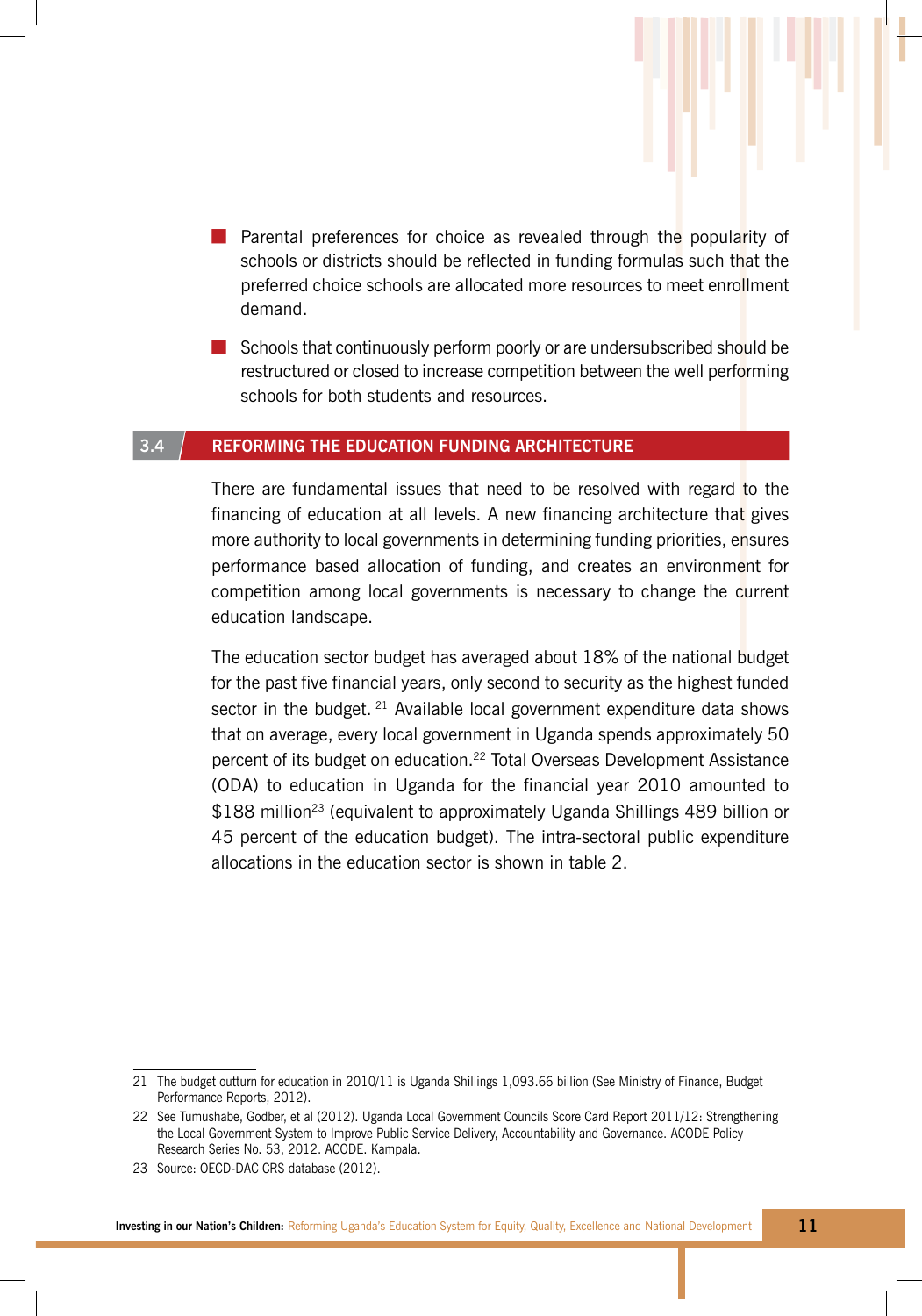| <b>Unit</b>                                       | 2007/08  | 2008/09 | 2009/10 | 2010/11 |
|---------------------------------------------------|----------|---------|---------|---------|
| Pre-Primary and Primary Education                 | 25.8     | 25.02   | 30.45   | 32.6    |
| Secondary                                         | 59.26    | 71.27   | 109.53  | 118.58  |
| Special Needs Education, Guidance &<br>Counseling |          | 0.7     | 0.91    | 1.55    |
| <b>Higher Education</b>                           | 6.33     | 3.683   | 14.07   | 8.04    |
| <b>Skills Development</b>                         | 23.35    | 24.34   | 28.25   | 36.43   |
| <b>Quality and Standards</b>                      | 12.53    | 17.6    | 17.27   | 20.1    |
| <b>Physical Education and Sports</b>              | 0.96     | 1.78    | 2.09    | 2.62    |
| Policy, Planning and Support Services             | $\Omega$ | 9.86    | 13.3    | 7.79    |
| <b>Universities</b>                               | 79.34    | 86.36   | 99.85   | 119.04  |
| Local governments                                 | 572.06   | 529.99  | 586.58  | 746.91  |
| <b>Total</b>                                      | 779.63   | 770.603 | 902.3   | 1093.66 |

#### **Table 2: Intra-Sector Public Expenditures (Actual Outturn, billion shillings)**

*Source: Budget Performance Reports, Ministry of Finance, 2012*

While it is not disputable that the education sector may require a lot more funding because of its short and long-term strategic importance, the current quality of service delivery is not reflective of the levels of public investments in the sector. There are fundamental governance challenges that undermine accountability and responsibility for failure of the system to ensure optimum

returns on public investment. While education services covering nursery, primary, secondary,

Unfortunately, the teaching profession in Uganda has been greatly undermined and this partly explains why education outcomes are falling as well.

trade, special education, and technical education have been decentralized, concomitant decentralization of expenditure on these services has not fully happened. Government therefore needs to take bold actions and change the current financing architecture by transferring public expenditure responsibilities for education services to the local government in order to bridge the gap between the responsible entity and the citizens as consumers of education services.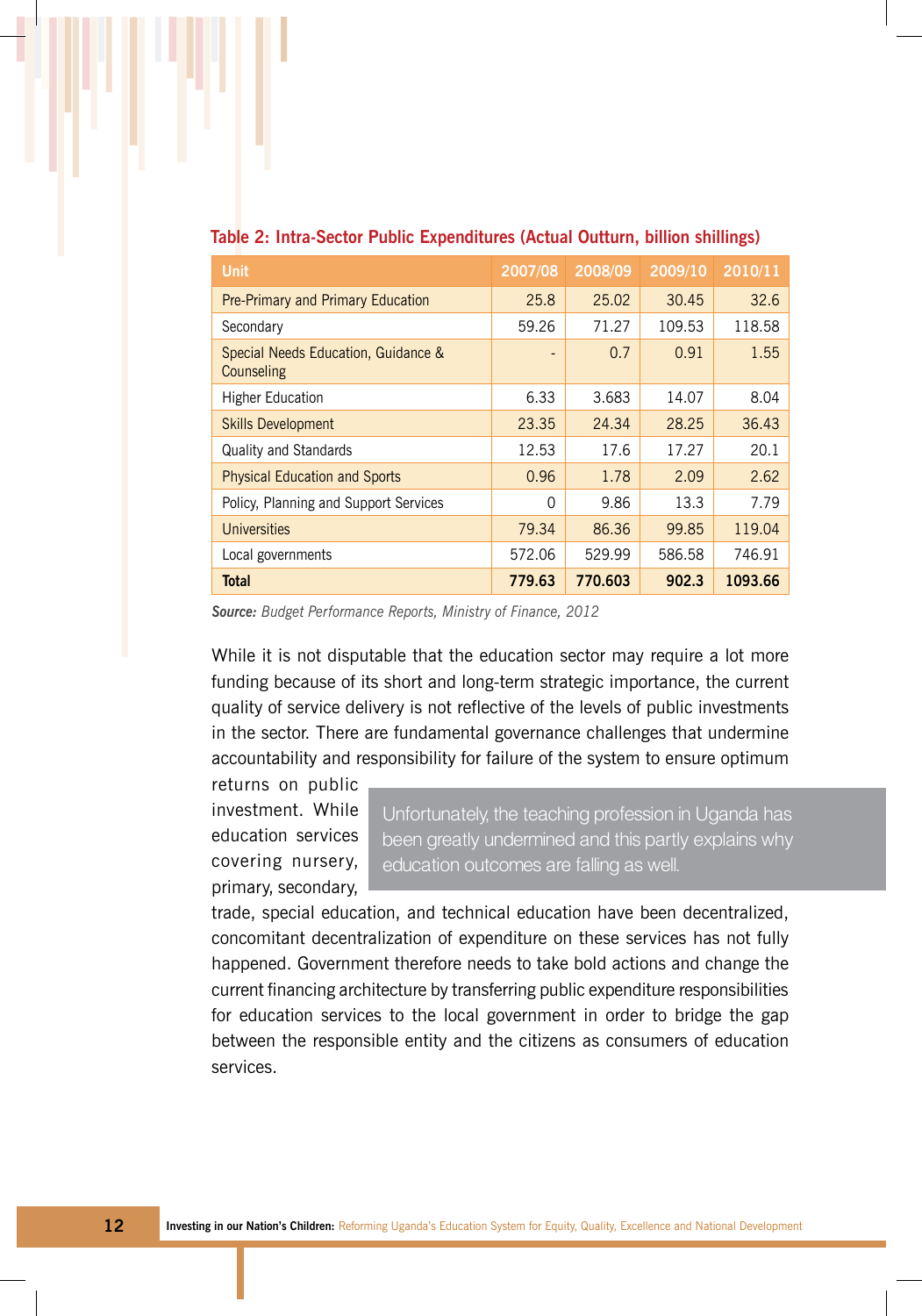#### **3.5 Create incentives that reward best performers in Education services delivery**

If the role of education is to imbue knowledge, then teachers are the dispensers and fountains of knowledge. No amount of technological advance will replace the role of the teacher. Unfortunately, the teaching profession in Uganda has been greatly undermined and this partly explains why education outcomes are falling as well. The government must revive the vocation to distribute talent and make the teaching vocation competitive, reputable, and rewarding. The poor welfare of teachers in terms of remuneration, living and working conditions, and how ill-equipped they are with scholastic materials generally lowers the morale of teachers.

A wide range of market-based incentives that can be considered to achieve this policy objective include the following:

- Market-based incentives for rewarding teachers which ensure that the cost and sacrifice teachers incur serving in varied environments is not greater than the benefit. For example, the current policy on service in hard to reach areas must be determined by market forces and not arbitrarily.
- Rewarding good performance with performance based pay and raising standards for teachers at all levels. Performance based pay can be based on student outcomes and leadership quality of the teachers. This requires development of indicators to track performance for both students and teachers, including measuring the extent to which teachers motivate students to learn.
- Restructuring staffing and deployment decisions by selectively identifying and retaining top talent<sup>24</sup>. Identifying top talent involves widening the pool from which to draw teachers to other professions to interest people of diverse skills and experiences.
- Developing leadership skills for teachers and other instructional staff (e.g. lab assistants, librarians, teaching assistants) by setting learning expectations, supporting development of teaching plans, coaching for staff, and establishing avenues for collaboration among peers to share experiences and good teaching practices.

<sup>24</sup> Singapore which has one of the best education systems in the world recruits their teachers from the top-third classification of students and invests heavily in teacher development and retention.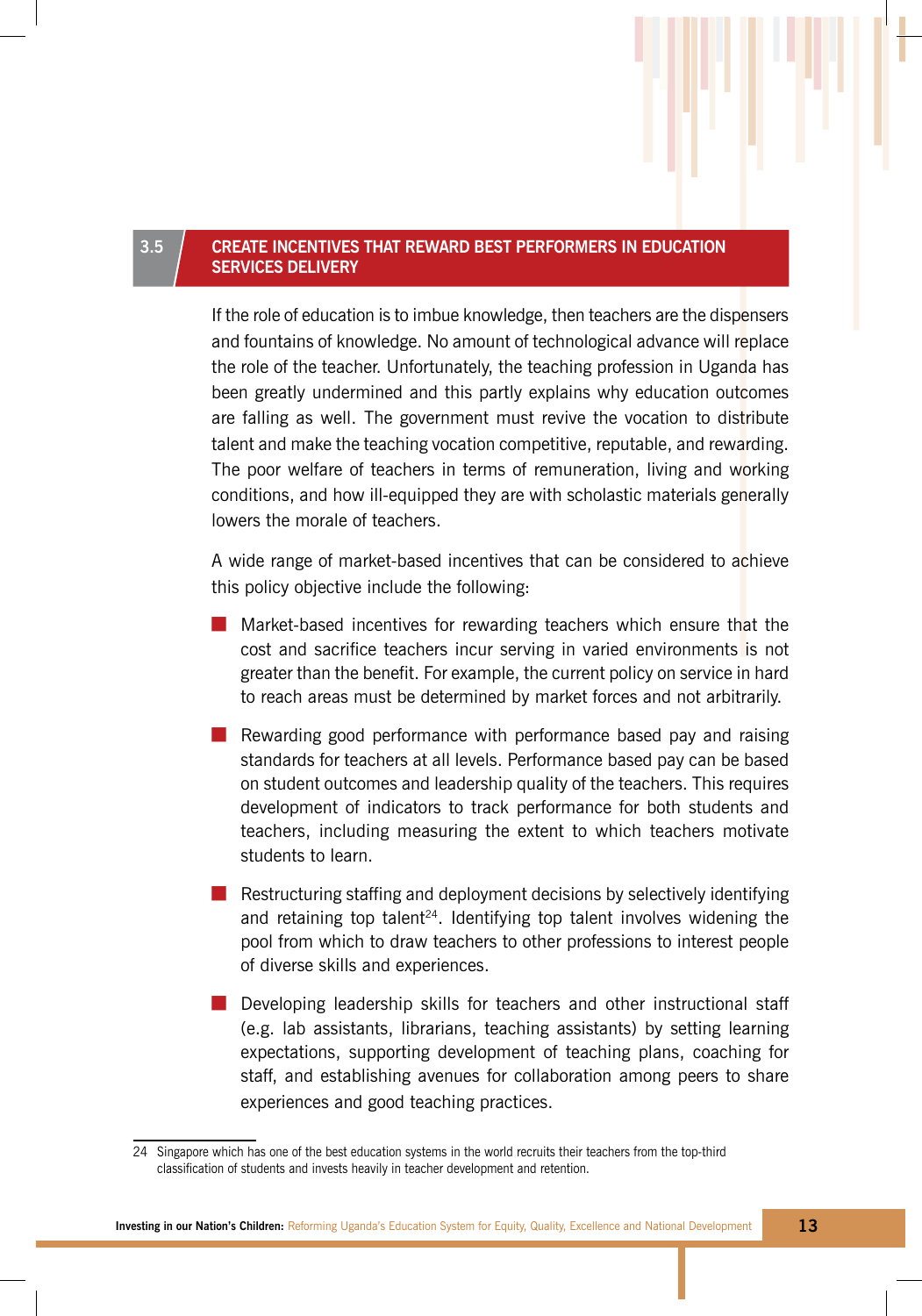#### **3.6 Establish centers of excellence**

There was a time when Makerere University was the paragon of higher education in Africa: what happened? There are universities in the world that have not lost their lure because they have sustained their image as centers of excellence: Yale, Harvard, Cambridge, and Stanford, to mention a few. What if reform models in Uganda especially in higher education would establish centers of excellence either along geographical lines or along fields of specialization and make them competitive and inviolable such that pupils and students in the whole of sub-Saharan Africa aspire to get into one of those centers? In other words, why doesn't government gear the sector reform towards creating our own Yales and Harvards? The benefit of such centers of excellence recognized world over would be enormous. First, as a nation, Uganda would attract human capital (expert trainers and students) by positioning our education system as the best in the region. Secondly, it would curb down on the brain drain that currently stifles human and economic development because the nation's best talent choose greener pastures elsewhere. Third, positioning those centers of excellence as hubs of innovation, research, and development would create ripple benefits that spill into other sectors of the economy, and put the nation on a fast track to development and transformation.

A similar strategy can be replicated at the primary, secondary and vocational level. Policy actions that create centers of excellence in vocational training, entrepreneurship, business and leadership increase the production of talent and employability of the labor force. This is even more urgent and relevant given the wide range of companies interested in investing in Africa.

The current situation where Uganda's higher institutions of learning are increasingly relying more and more on foreign aid for funding physical development, research and innovation is not only undesirable but also selfdefeating. A new uncompromising approach that focuses on investing in building and strengthening education centers of excellence at all levels of our education system must become the basis for redefining our education policy and our renewed commitment to leadership in inspiring learning, producing talent and nurturing leaders on the continent. The selection criteria for these centers of excellence should be based on geographic representation and insulated against political gerrymandering that has come to define our policy actions.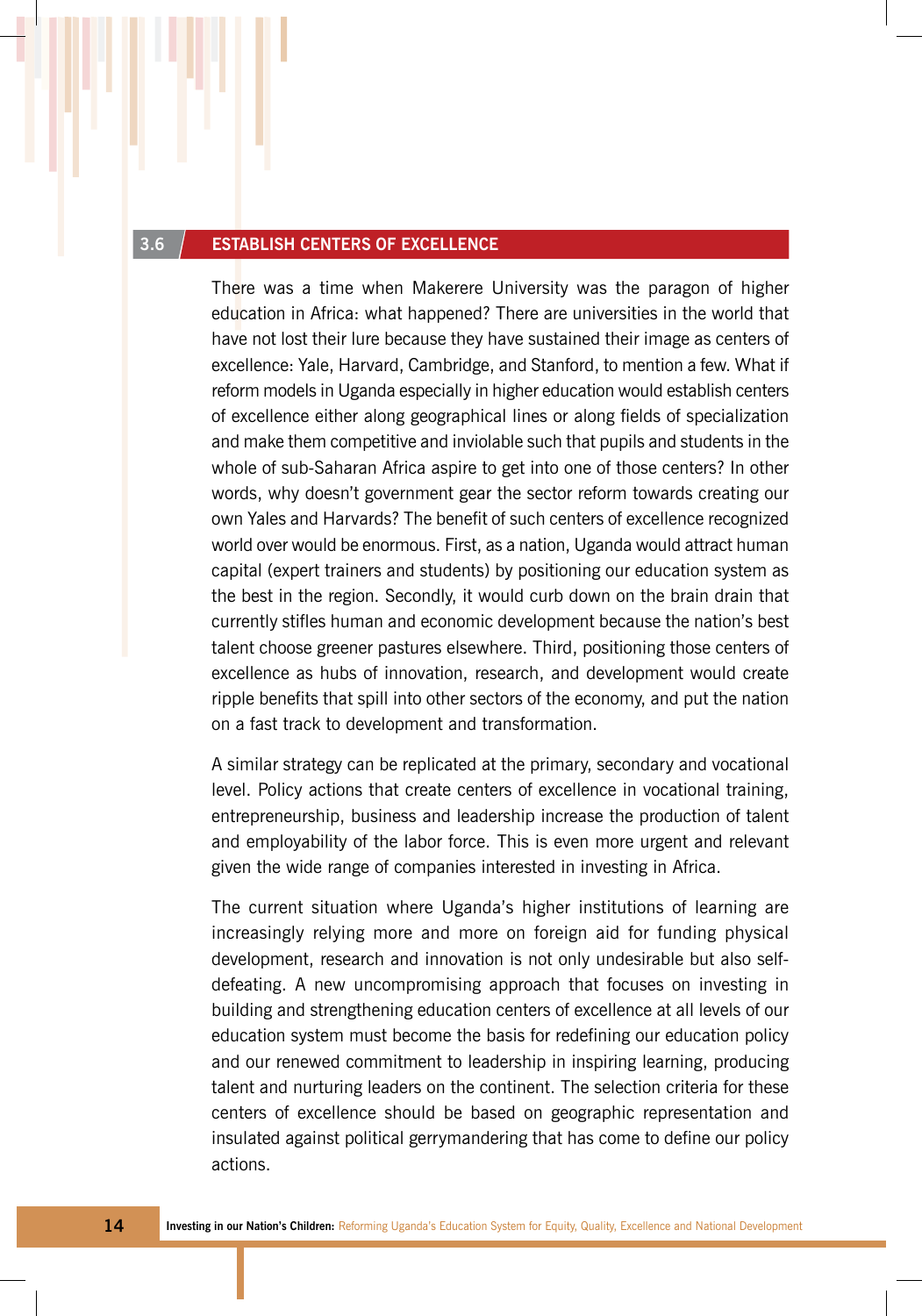#### **3.7 Increase capacity of Institutions to manage, coordinate and sustain reform**

Reform is likely to succeed when there is a clear institutional framework that establishes clear institutional mandates, responsibilities, and accountability relationships. The assessment of whether an institution has the capacity to manage and sustain reform can be based on four important factors: the quality of the human resource capital at its disposal; the volume and predictability of financial resources it commands; the degree of legitimacy it enjoys among its peers; and ability to operate within the obtaining political economy landscape. Besides, sector-wide reforms require a strong national institution that is not only able to offer leadership of the reform process but also ensure effective coordination and taking responsibility for the failure of the reforms.

Given previous failed attempts to coordinate reforms in the education sector, it is important to undertake an empirical assessment of the capacity of the institutions in the sector to manage, coordinate and sustain the reforms. Outcomes from such an assessment would be the basis for strengthening these institutions. Such an assessment should answer key questions regarding

Sector-wide reforms require a strong national institution that is not only able to offer leadership of the reform process but also ensure effective coordination and taking responsibility for the failure of the reforms.

implementation of policy decisions in the sector. For example, how was it possible that UPE was introduced without bothering to establish how to deal with issues of quality? How come our curriculum does not keep pace with the skills requirement in the labor market and yet we have a national institution – the National Curriculum Development Centre (NCDC) dedicated to curriculum reform. Who

ensures that what the NCDC does with the curriculum is consistent with the examinations model designed by the Uganda National Examinations Board (UNEB). And when these are not consistent, who is to be held accountable?

Given the current failures or the slow pace of reforms of Uganda's education system, Government should consider at least two important actions to strengthen capacity to manage, coordinate and sustain reform in the sector. These are: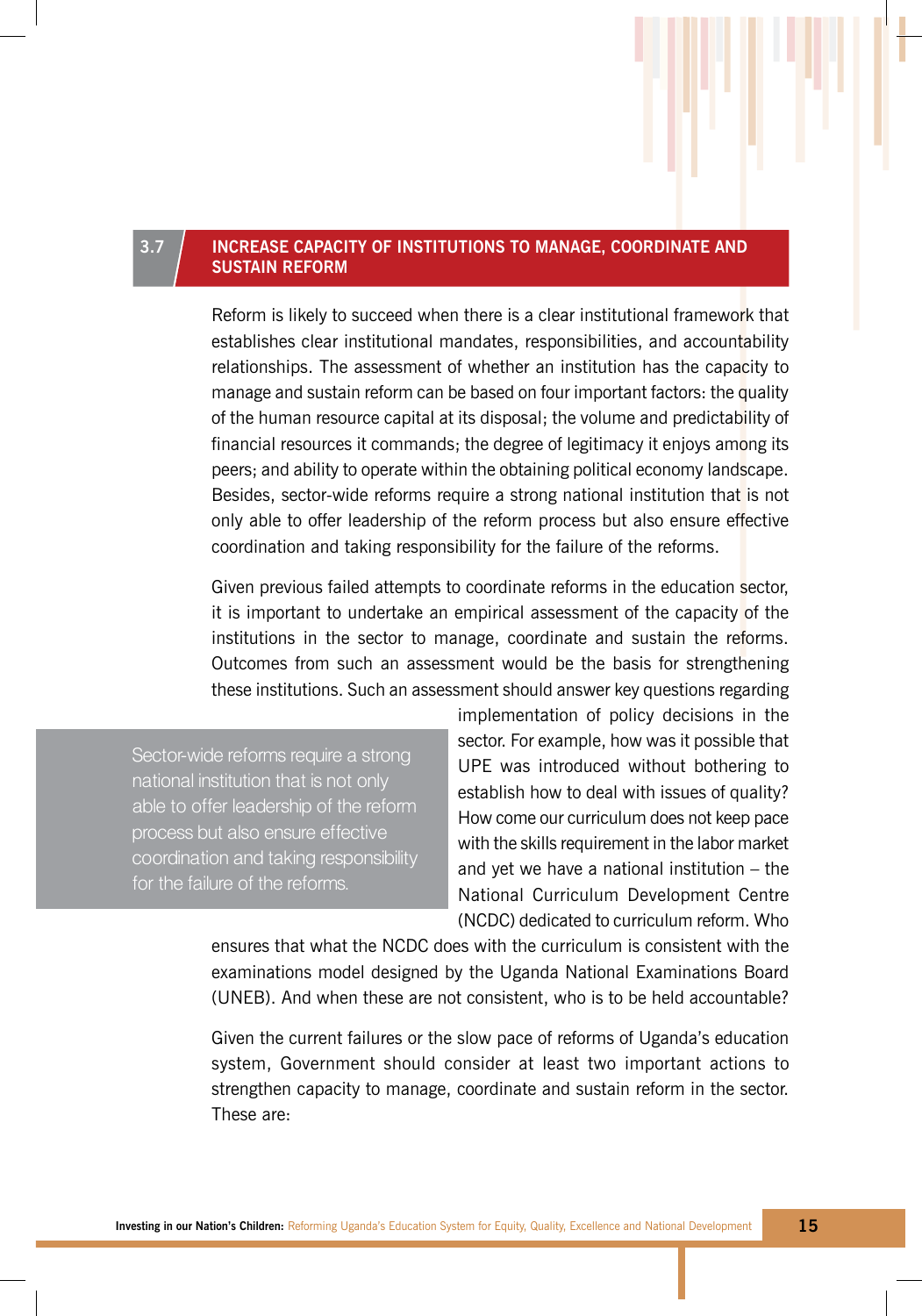■ The Ministry of Education and Sports should take overall responsibility for ensuring that the reform commitments and targets in the sector are clear and time bound, and they are communicated to the country in a clear manner. In this regard, the Ministry should on an annual basis publish a "reforms calendar" that shows what reforms are being undertaken, the progress that has been made during the year, the institution directly responsible and the time frames within which the reforms are to be approved by Cabinet or any other institution vested with the powers of approval.

■ Government should create a High Level Policy Forum on Education System Reform that brings together all the institutions that are vested with policy reform mandates to work together in a vertical and horizontal manner to deliver the reforms that can structurally and on a long-term basis transform Uganda's education system. Vertically, the High Level Policy Forum on Education System Reform should ensure that there are continuous reforms that enable the education system respond to the changes in the labor market. Horizontally, the Forum should ensure that the education system is configured to produce relevant human capital at any level. Such a Forum should be able to take decisions that are binding on all institutions that come together to direct the reform process.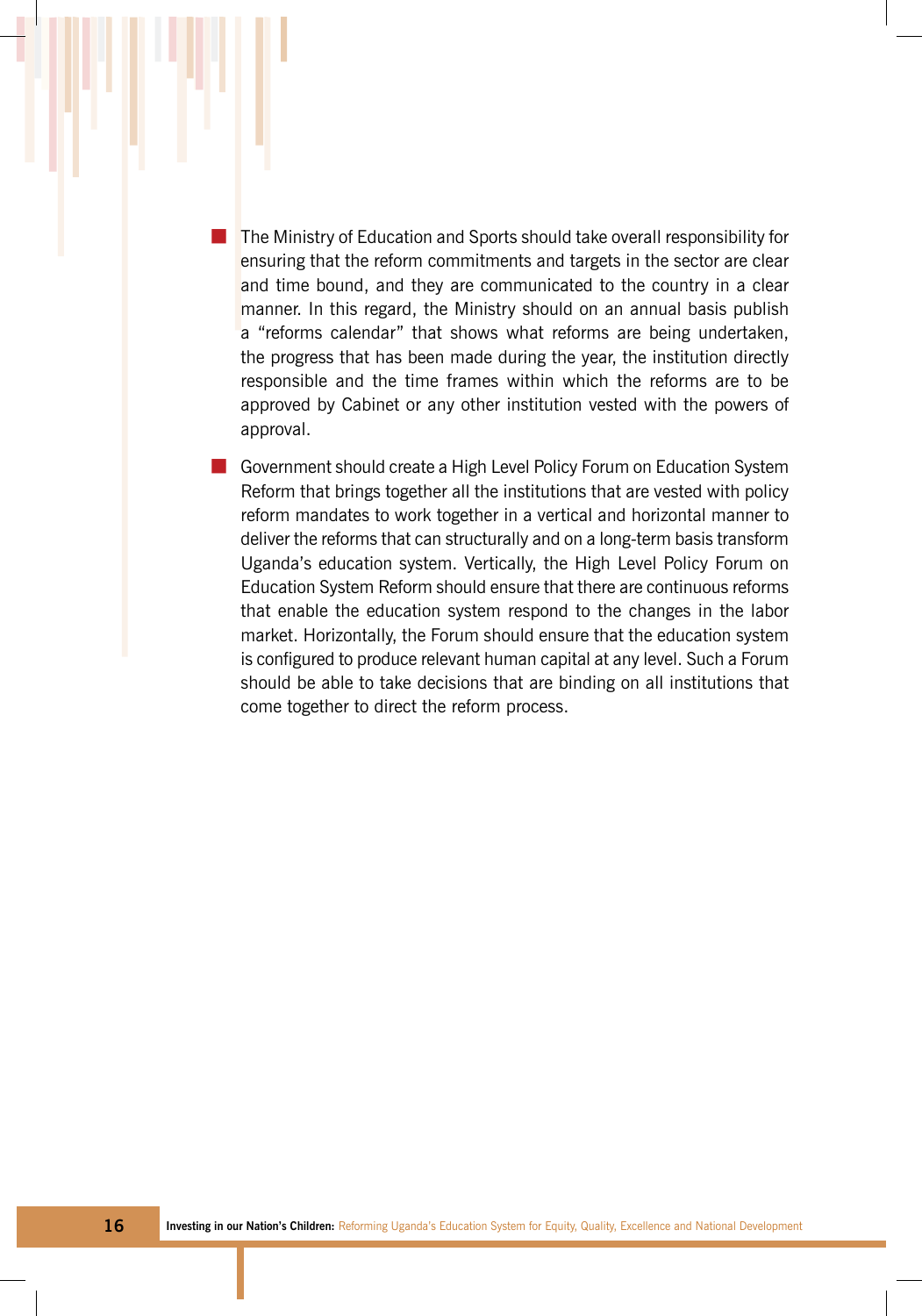## 4. Conclusion

The Government of Uganda has made numerous attempts at reforming the education system to make it relevant to national needs and responsive to the changes in the labor market. However, the momentum of reform triggered by the publication of the Report of the Education Policy Review Commission (EPRC) in 1989 and the Government White Paper in 1992 were not sustained as should have been the case. Since then, the recommendations from that process have been implemented piecemeal without overhauling the entire system of education as recommended by the EPRC report. More importantly, there have been widespread policy inconsistences with regard to the philosophy of education, emphasis on higher education vis a vis primary and tertiary education and a whole range of grey areas, rendering education policy largely ineffective.

Consequently, it is important to observe and point out that the unsatisfactory state of Uganda's education system today is not for lack of trying at reform but the failure to articulate a coherent education policy and pursue its implementation persistently and relentlessly. The policy options presented in this briefing paper are intended to trigger a national debate on the strategic policy reforms required to advance Uganda's education policy and make Uganda competitive regionally and globally. Because it is often tempting to focus on the nuts and bolts of reform in any education policy debates, we have opted to raise what we believe are strategic policy issues that need to be resolved in order to address the conditions for effective policy engagement and implementation. Most importantly, we have raised the issue of policy and political leadership for managing and implementing reforms in the education sector. We believe that previous reforms have not delivered the desired outcomes because of absence or failure of such leadership. Yet, confronting these challenges in a forward looking and relentless manner could determine the future position of Uganda in an integrated East African Community and the continuously evolving global economic architecture.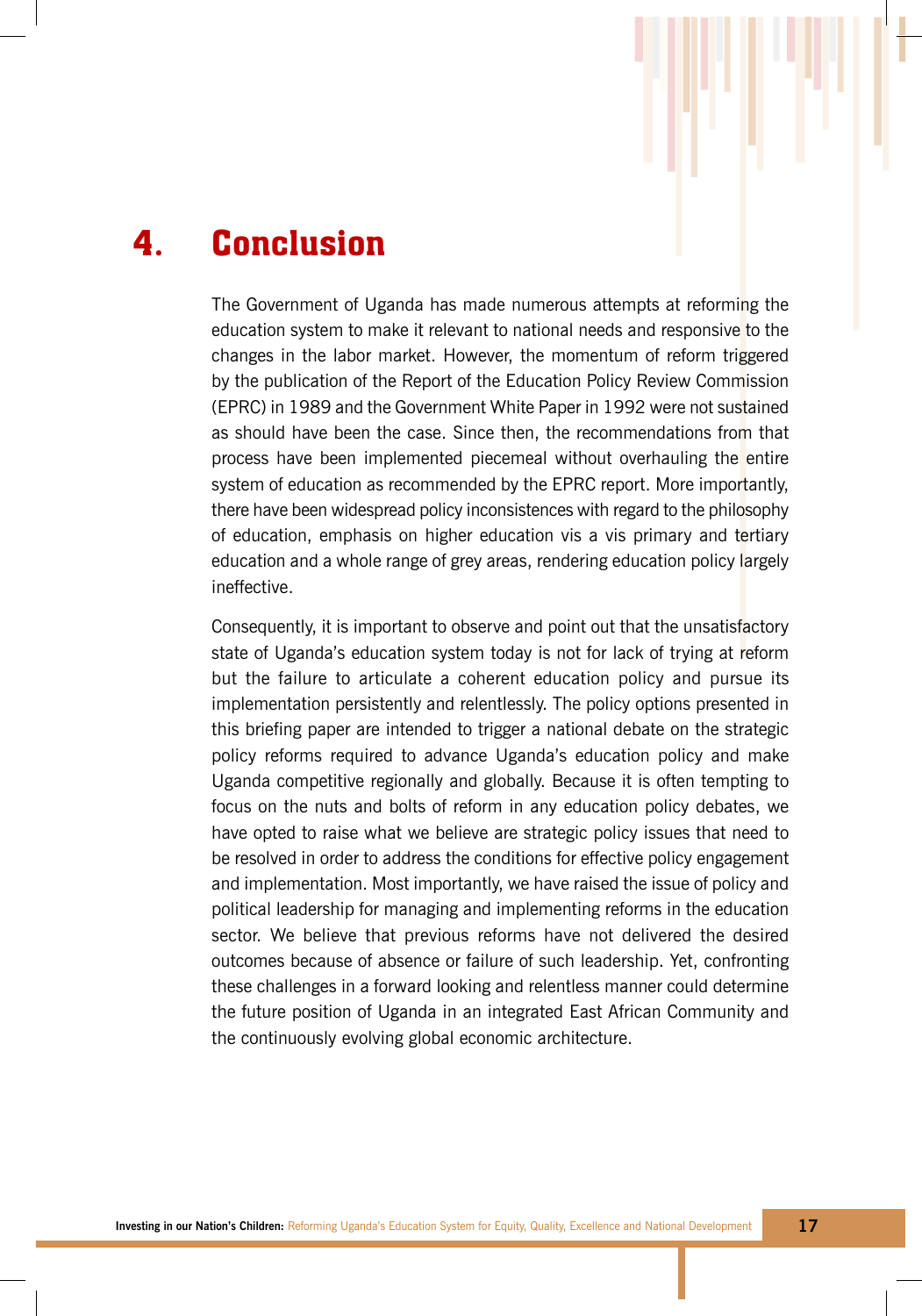### **Bibliography**

- Avenstrup, R., *et al.* (2004). Kenya, Lesotho, Malawi and Uganda: Universal Primary Education and Poverty Eradication. *World Bank Working Paper Number 3076.*
- Barber, M. & Mourshed, M. (2009). *Shaping the Future: How Good Education Systems Can Become Great in the Decade Ahead.* Report on the International Education Roundtable, Singapore.
- Brautigam, D. A., & Knack, S. (2004). Foreign Aid, Institutions, and Governance in Sub-Saharan Africa. *Economic Development and Cultural Change, 52 (2),*  255 – 285.
- Deininger, K. (2003). Does cost of schooling affect enrollment by the poor? Universal Primary Education in Uganda. *Economics of Education Review 22,*   $291 - 305.$
- Ding, W. & Lehrer, S. F. (2007) Do Peers Affect Student Achievement in China's Secondary Schools? *The Review of Economics and Statistics*, MIT Press, vol. 89(2), pages 300-312.
- Green et al. (2010). *Expanding Choice in Elementary and Secondary Education: A Report on Rethinking Federal role in Education*. Brown Center on Education Policy at Brookings Institution.
- Hanushek, E. (June, 2005). Why Quality Matters in Education. *Finance and Development.* 15 – 19.
- Henderson, V., Mieszkowski, P. & Sauvageau, Y. (1978). Peer Group Effects and Educational Production Functions. *Journal of Public Economics* 1978 vol. 10, 97-106
- Stasavage, D. (2005). Democracy and Education Spending in Africa. *American Journal of Political Science, 49 (2),* 343 – 358.
- Stasavage, D. (2005b). The Role of Democracy in Uganda's Move to Universal Primary Education. *Journal of Modern African Studies, 43 (1),* 53 – 73.
- Viteritti, J. (1999). A Way Out: School Choice and Educational Opportunity. *Brookings Review*
- Wheeler, D., (1980). "*Human Resource Development and Economic Growth in Developing Countries: A simultaneous model.*" Washington, DC: World Bank, Staff Working Paper No. 407.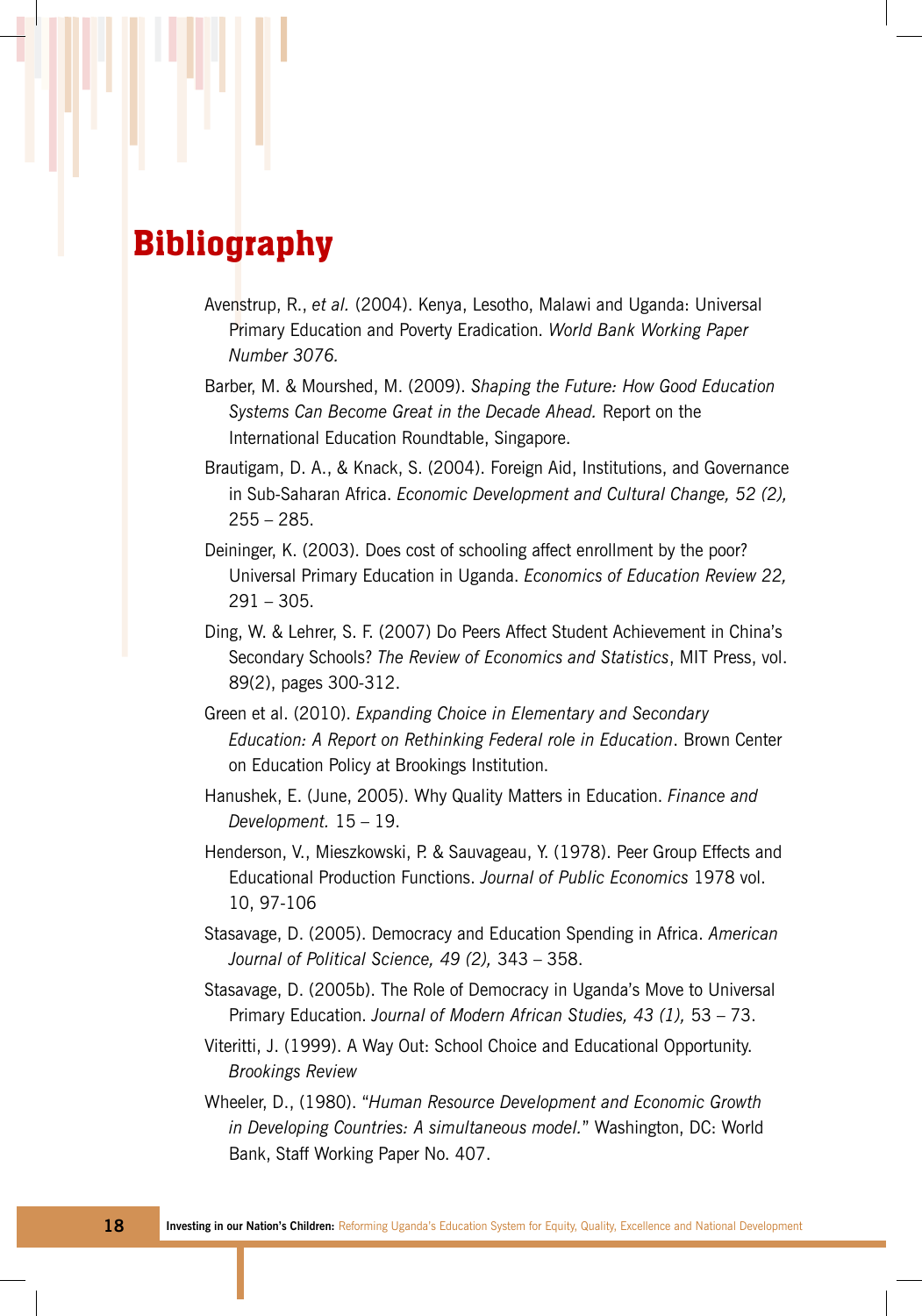- World Bank (2002). *Achieving Universal Primary Education in Uganda: The Big Bang Approach.* Human Development Network, Education Notes
- World Bank (2010). *Post Primary Education Program Increases Student Enrollment in Uganda.* Available at http://www.worldbank.org/en/ news/2010/08/31/post- primary-education-program-increases-studentenrollment-in-uganda; accessed on November 14, 2012

#### **Other Documents Reviewed**

- Education For National Integration and Development: Report of the Education Policy Review Commission (1989)
- Education Sector Strategic Plan 2004-2015 (2004)
- Government White Paper on the Education Policy Review Commission Report (1992)
- National Development Plan 2010/11 -2014/15 (2010)
- Revised Education Sector Strategic Plan 2007-2015 (2008)
- The Business, Technical, Vocational Education and Training (BTVET) Act (2008)
- The Education (Pre-primary, Primary, and Post-Primary) Act (2008)
- The Local Governments Act (1997)
- The University and Tertiary Institutions Act (2001)
- Uganda Vision 2040: Accelerating Uganda's Sustainable Development to Prosperity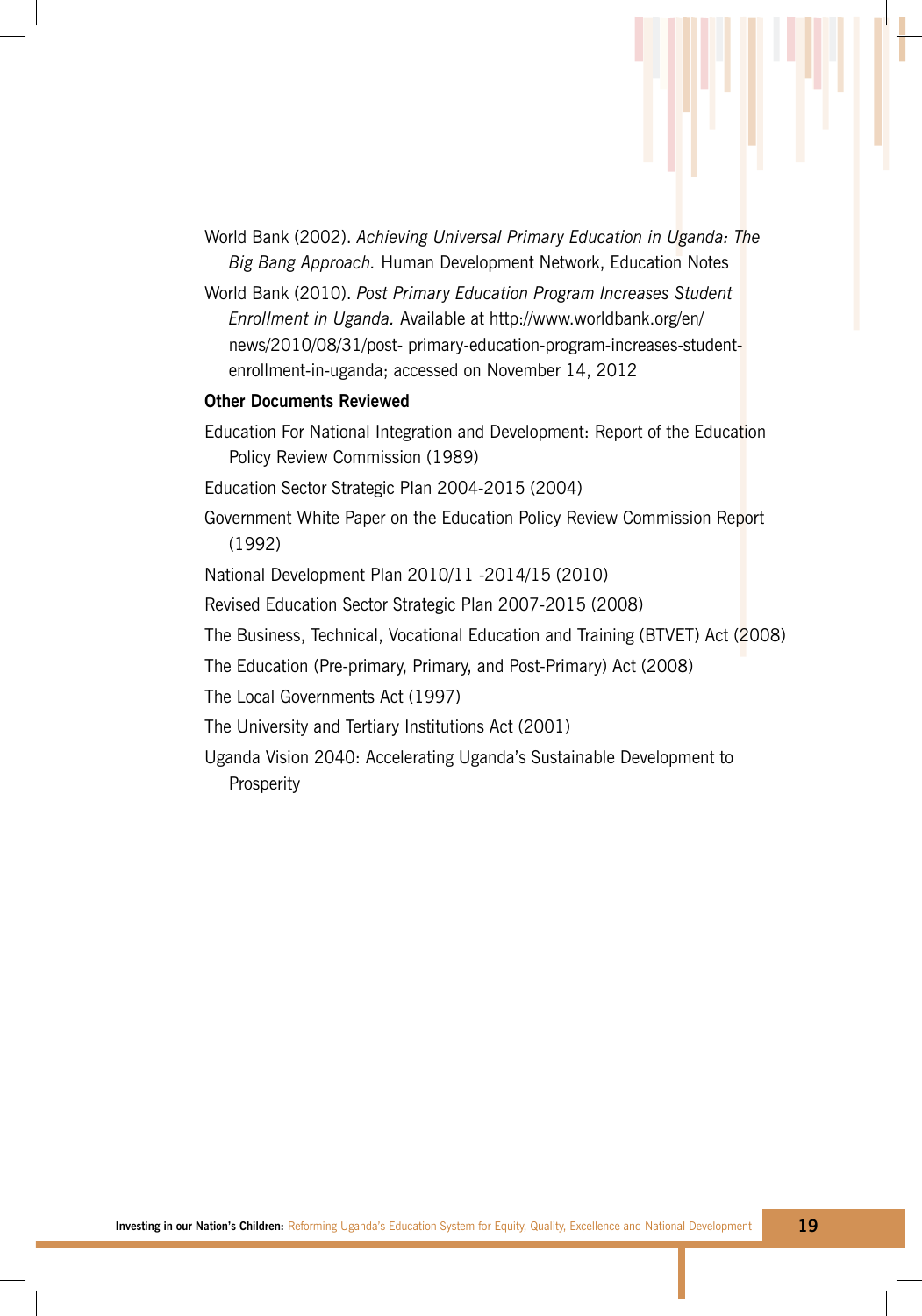### Publications in this Series

Mpeirwe, A., (2003), WTO Negotiations on Geographical Indicators: A Case for Non-Discrimination of Products of Interest to Developing Countries. ACODE Policy Briefing Paper, No. 1, 2003. Kampala.

Tumushabe, G., (2004), Type II Partnerships As a Strategy for Implementing WSSD Outcomes: Considerations to Guide Government Decision Making. ACODE Policy Briefing Paper, No. 2, 2004. Kampala.

Mugyenyi, O., (2004), Status of EPA Negotiations: Eastern and Southern Africa Approach and the Challenges to Effective Negotiations. ACODE Policy Briefing Paper, No. 3, 2004. Kampala.

Tumushabe, G., and Naluwairo, R., (2004), COP-MOP 1 Decision on Liability and Redress: Analysis of Implications and Challenges for Eastern and Southern Africa. ACODE Policy Briefing Paper, No. 4, 2004. Kampala.

Naluwairo, R., and Tumushabe, G., (2004), Uganda's Position on GMO's: Whose position? Reflections on Uganda's Policy Making Process on GMOs. ACODE Policy Briefing Paper, No.5, 2004. Kampala.

Naluwairo, R., and Tumushabe, G., (2004), Approaches to Biosafety Legislation in Africa: Options to Facilitate National Decision making. ACODE Policy Briefing Paper, No. 6, 2004. Kampala.

Tumushabe, G., and Bainomugisha, A., (2004), The Politics of Investment and Land Acquisition in Uganda: A Case Study of Pian Upe Game Reserve. ACODE Policy Briefing Paper, No. 7, 2004. Kampala.

Naluwairo, R., (2005), Promoting Common Property Rights in Fisheries Management in Uganda: A Review of the National Fisheries Policy and the Proposed Legislation. ACODE Policy Briefing Paper, No. 8, 2005. Kampala.

Tumushabe, G., and Naluwairo, R., (2005), Harnessing the Power of Intellectual Property Rights in Building Science and Technological Capacity: Key Issues for Policy Makers in East Africa. ACODE Policy Briefing Paper, No. 9, 2005. Kampala.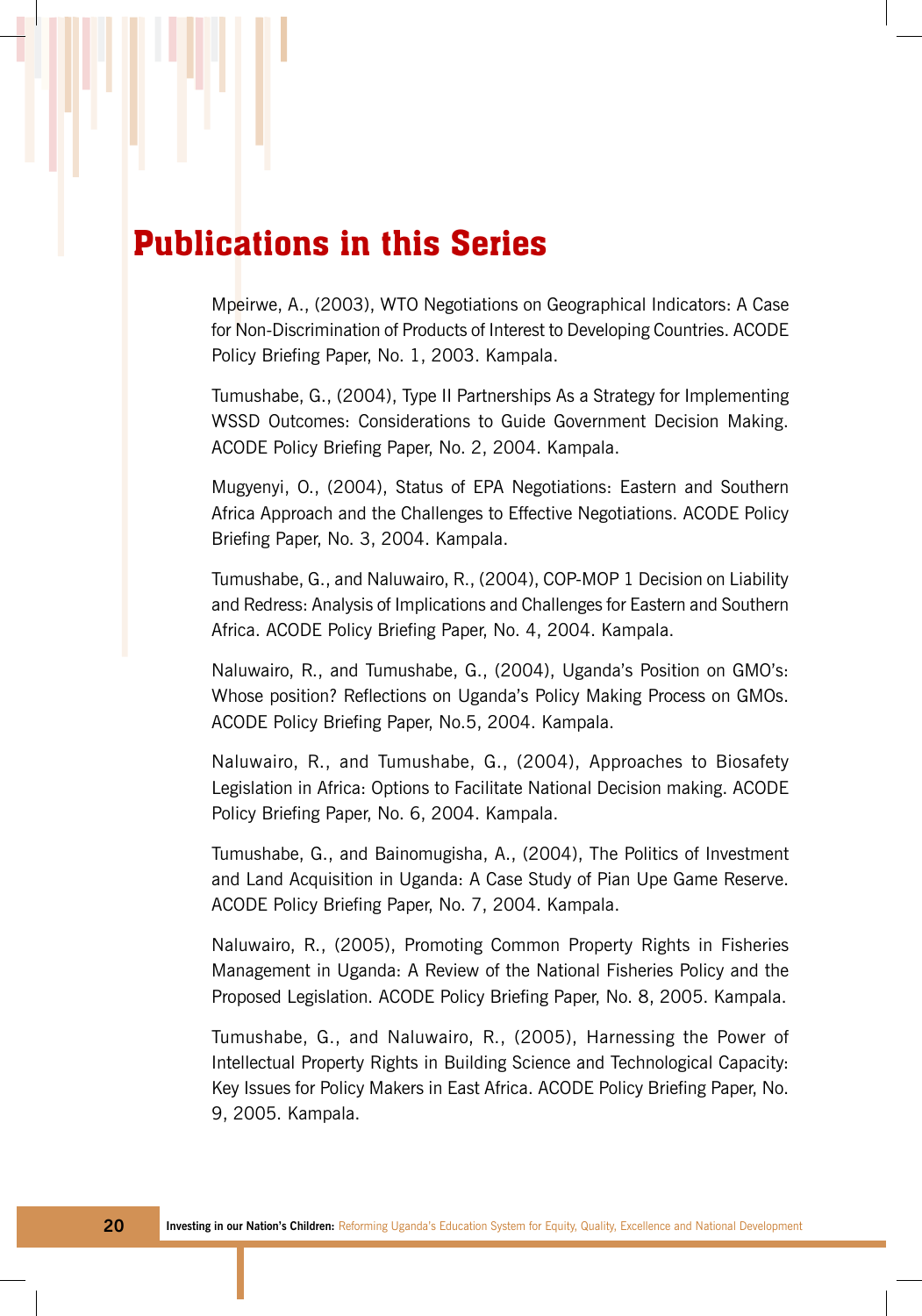Tabaro, E., (2005) Copyright Law Reform in Uganda: Addressing International Standards at the Expense of Domestic Objectives. ACODE Policy Briefing Paper, No.10, 2005. ACODE Policy Briefing Paper No. 21, 2010. Kampala.

Tumushabe, G., and Mugyenyi O., (2005), Uganda National Biodiversity Strategy and Action Plan: The Crisis in Uganda's Biodiversity Policy Making Process. ACODE Policy Briefing Paper, No. 12, 2005. Kampala.

Mugyenyi, O., Twesigye, B., and Muhereza, E., (2005), Balancing Nature Conservation and Livelihoods: A Legal Analysis of the Forestry Evictions by the National Forestry Authority. ACODE Policy Briefing Paper, No. 13, 2005. Kampala.

Mugyenyi, O., and Twesigye, B., (2006), Marginalization of the Environment and Natural Resources Sector: The Roots of Economic Crisis and Poverty: A Policy Memorandum Submitted by ACODE to the 8th Parliament during the debate on the budget for the Financial Year 2006/2007. ACODE Policy Briefing Paper, No. 14, 2006. Kampala.

Keizire, B., B., Muhwezi, W., W., Natuhwera, C., and Kayiso F., (2006), Examining the Nexus between Nature, Wealth and Power in the Lake George Fishery: The Case of Major Actors in the Fish Product Chain. ACODE Policy Briefing Paper, No. 15, 2006. Kampala.

Mugyenyi, O., (2006), Gifted by Nature, Dispossessed by Parliament: The Plight of Mpungu Community in Kanungu District. ACODE Policy Briefing Paper, No. 16, 2006. Kampala.

Mwenda, A., (2006), Redefining Uganda's Budget Priorities: A Critique of the 2006/07 Budget. ACODE Policy Briefing Paper, No. 17, 2006. Kampala.

Tumushabe, G., (2007), Redefining Uganda's Budget Priorities: A Critique of the 2006/07 Budget (Executive Summary). ACODE Policy Briefing Paper, No.18, 2007. Kampala.

Mwesige, P., and Muyomba, L., (2007), Deepening Democracy in Uganda: Legislative and Administrative Reforms Ahead of 2011 Elections. ACODE Policy Briefing Paper, No.19, 2007. Kampala.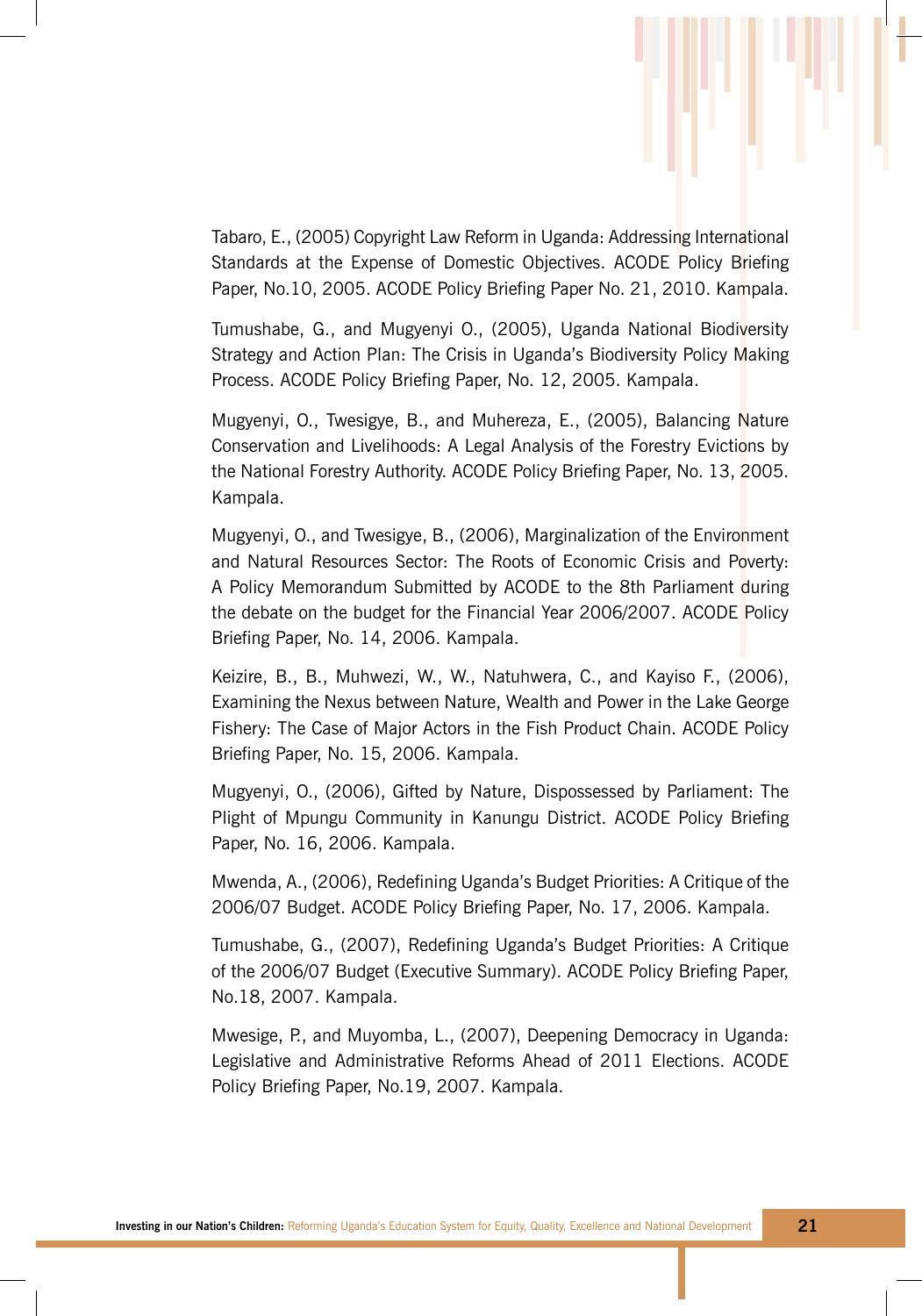Mushemeza, E., D., (2007), The Functioning of Multiparty System in Local Governments: Challenges of Transition from the Movement System in Uganda. ACODE Policy Briefing Paper, No. 20, 2007. Kampala.

Naluwairo, R., and Tabaro, E., (2010), In Defense of Farmers' and Community Rights: Justifying their Inclusion in Uganda's Plant Variety Protection Legislation. ACODE Policy Briefing Paper, No. 21, 2010. Kampala.

Mugyenyi, O., and Kagarura, D., (2010), Step By Step Guidelines for Making Ordinances and Bye Laws for Local Governments in Uganda. ACODE Policy Briefing Paper Series No. 22, 2010. Kampala.

Tumushabe, G., et.al. (2010). Uganda Local Government Councils Score-Card Report 2008/09: A Comparative Summary of Findings, Conclusions and Recommendations. ACODE Policy Briefing Paper Series, No. 23, 2010. Kampala.

Mugyenyi, O., et.al (2011). Marginalisation of Environment and Natural Resources Sub-sector: Undermining the Economic Base and Entrenching Poverty in Uganda. ACODE Policy Briefing Paper Series, No. 24, 2011. Kampala.

Allen, E., P., (2011). Wil a New US Law Bring Oil Revenue Transparency to Uganda? What the New US Dodd-Frank Act of 2010 Means for Oil and Gas Governance. ACODE Policy Policy Briefing Paper Series, No.25, 2011. Kampala.

Bogere, G., et.al., (2012). The Way Forward: Short- and Long-Term Policy Responses to Uganda's Economic Crisis. ACODE Policy Briefing Paper Series No.26, 2012. Kampala.